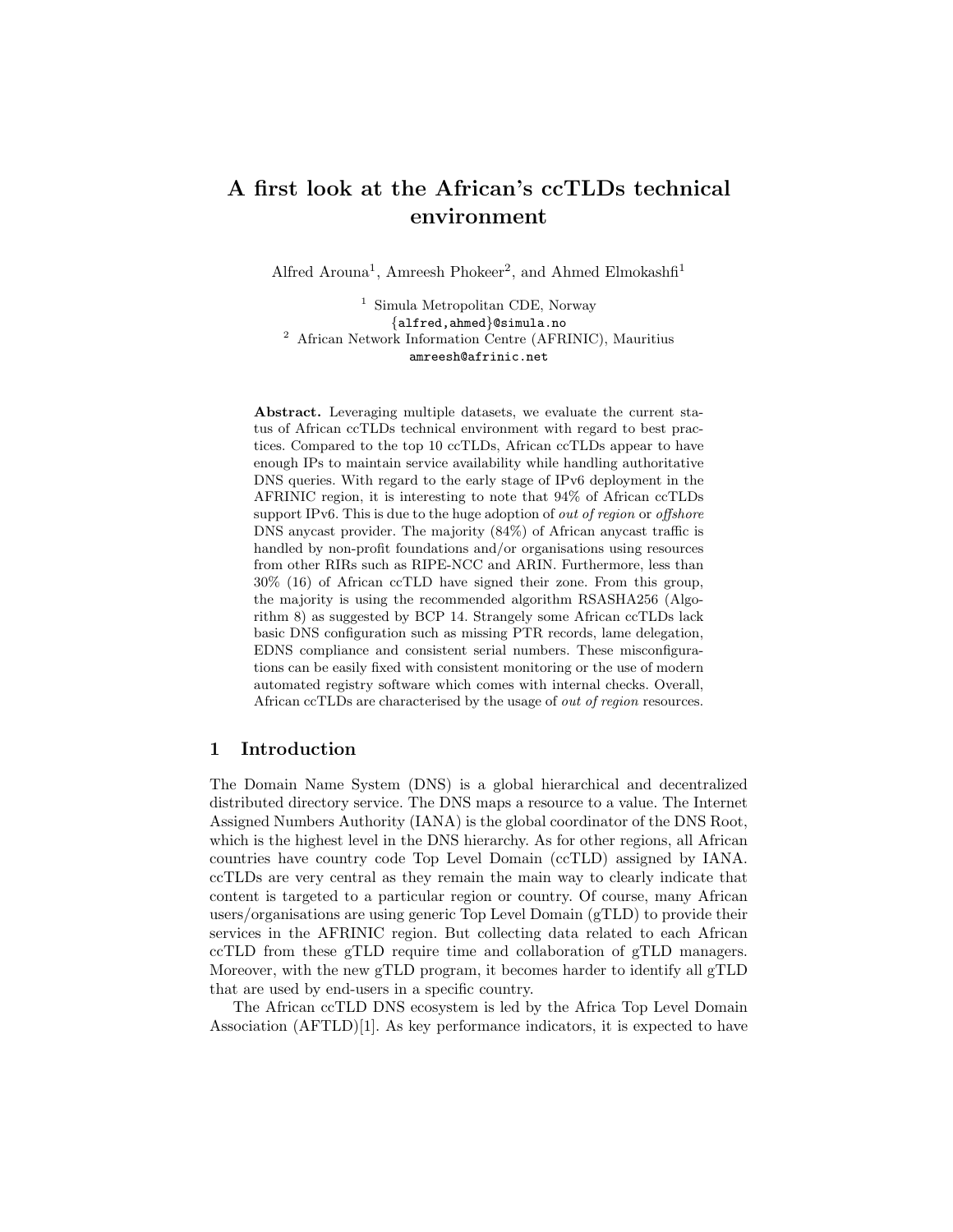90% of African automated registry systems with IPv6 and 50% with DNSSEC by 2020 [2]. In the 2016 Africa Domain Name System Market Study Report[3], the Internet Corporation for Assigned Names and Numbers (ICANN) recommended among other things, to simplify, automate and expedite domain registration processes. In 2018, Africa ccTLDs posted strong registered domains growth of  $9\%$  compared to  $6\%$  in 2017[4], which illustrates the rapid development of the Internet in the region. This growth increased by 6% in 2019[4] but volumes remain low (1.7% in 2019) of the international market share. As explained in [3], the DNS market is clearly dependent on the availability of infrastructure and access to service providers. Thus, many studies have focused on African Internet topology (Interdomain routing, IXP, IPv6, intra-Africa latency, etc) while only a few targeted services like the web or the DNS.

In this paper, we take a closer look at the technical environment of African ccTLDs. Using several data sources, we assess whether African ccTLDs meet best practices and recommendations from ICANN and IETF. We also examine the hosting of these ccTLDs and investigate them for misconfigurations.

Through active African ccTLDs data collection, we correlate results from different datasets and find that most African ccTLDs follows minimum best practices and only 16 have DNSSEC enabled. We also find that African ccTLDs meet the minimum requirement for zone management and widely support IPv6 at the transport level.

# 2 Related Work

Internet topology in Africa has received a lot of attention recently with the interest of the use of IXPs and IPv6. Most research are related to interdomain routing [5], IPv6 adoption [6], latency, intra-africa and inter-country Internet traffic [7–10]. These studies address only a subset of African Internet challenges, by focusing mainly on topology and its impact on Quality of Service (QoS). For instance, a few works have targeted the DNS and more specifically, the technical environment of African ccTLDs.

Liang *et al.* highlighted that root DNS servers latency from Africa and South America were 3 to 6 times worse than Europe and North America[11]. This latency to root DNS servers is an element of the overall latency from the enduser's point of view. The capabilities and locations of the servers for each service also have a huge impact on overall latency. Nakahira et al. have found that 80% of web servers using African ccTLDs are offshore (out of home country) and more than half of these are located in Europe [12]. They add that offshore servers constitute a significant aspect of the digital divide problem. Not only do they provide little benefit to the African Internet ecosystem, but also, they heightens the risk of a African ccTLDs being unable to apply their own policies and regulations.

Furthermore, Zaki et al. observe that, rather than bandwidth, the primary bottleneck of web performance in Ghana is the lack of good DNS servers and caching infrastructure [13]. They show that the use of well-known end-to-end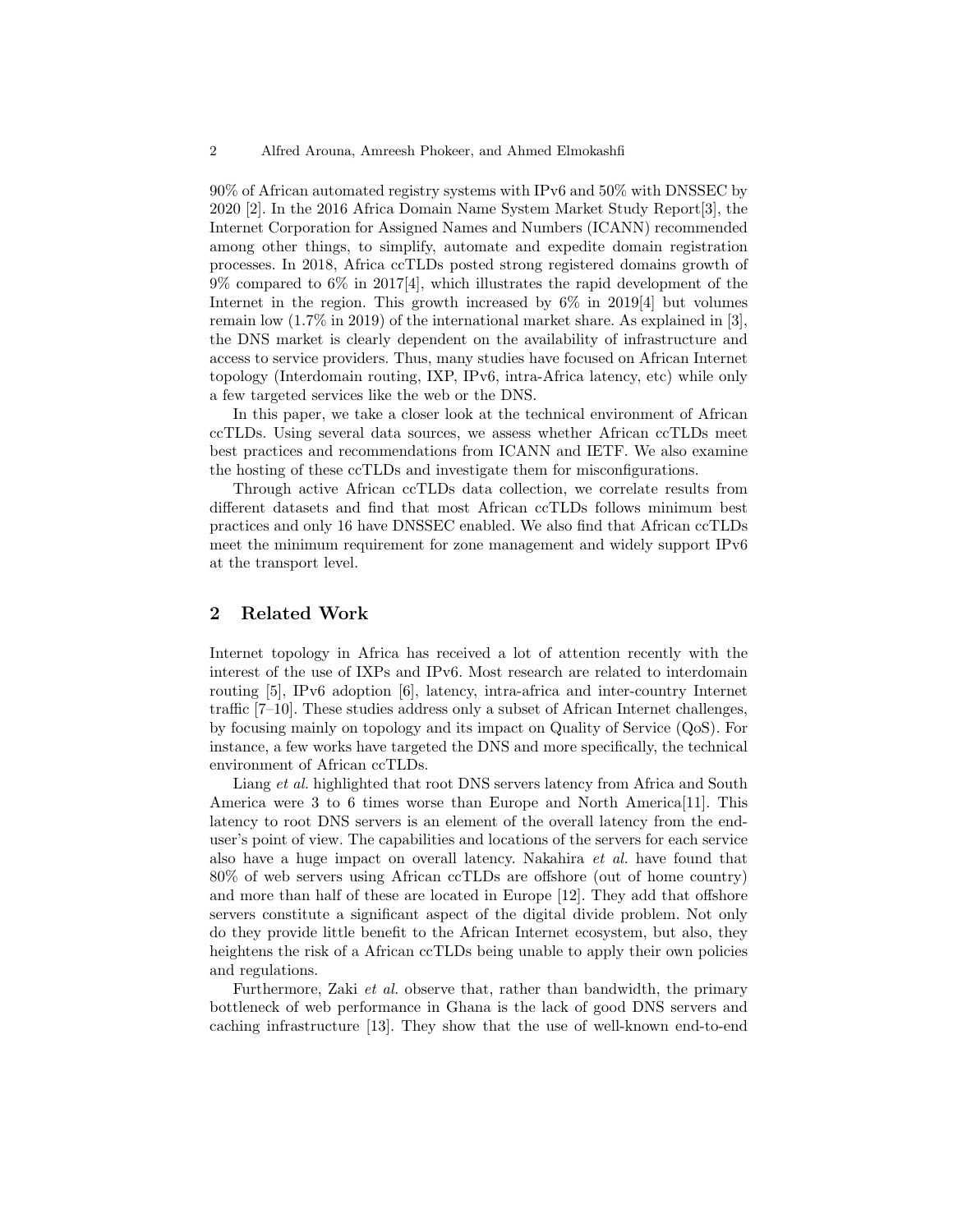latency optimizations like simple DNS caching, redirection caching, and SPDY can yield substantial improvements to user-perceived latency.

Recently, Fanou et al.[14], by exploring and analysing the African Web Ecosystem, found that top African websites prefer to host their content abroad. According to them, major bottlenecks to host content in Africa are the lack of peering between networks, as well as poorly configured DNS resolvers. They recognise that improving connectivity in Africa is only one part of the equation. But it is required to ensure the quality of services provisioning.

Pappas et al.[15] evaluated the impact of configuration errors on DNS robustness. They noted that the degrees of misconfiguration vary from zone to zone. They indicated that the DNS, as well as any critical system, must include systematic checking mechanisms to cope with operational errors.

In the same vein, Phokeer  $et \ al.$ [16] focused on one of the DNS server misconfiguration that affect the responsiveness of the DNS service which could lead to delayed responses or failed queries: lame delegation. Basically, a delegation is lame when the delegated server did not respond to DNS queries. They discover that 40% of AFRINIC region reverse DNS present misconfigurations related to lame delegation and their work has been used to implement a policy in AFRINIC region<sup>3</sup>.

This paper differs from these works by targeting African ccTLDs technical environment. The goal is to identify trends or key characteristics (good and bad) to make a couple of recommendations on how to improve the resilience of the DNS ecosystem in Africa. We take a broad perspective, looking at several different datasets and DNS parameters. The rest of this paper explores these parameters to understand the current technical state of African ccTLDs.

# 3 Methodology

To characterise the African ccTLDs technical environment, this work used active measurements to collect data from several sources during one month. We assume this period is sufficient since, to maintain consistency, IANA data and nameservers IP and/or name changes very little over time: they are used as baseline for DNS resolution. We were not able to detect inconsistent data during the collection period across all our daily measurement.

IANA Whois[17] provide main reference data for TLD nameservers. To evaluate nameservers set consistency, we use getdns to collect nameservers records as provided by each African cctTLD and compared them with IANA Whois records. Moreover, to identity *out of region* resource usage, we map each nameserver IP to its related Regional Internet Registry (RIR) by taking advantage of NRO's delegation[18] dataset. Therefore, combining NRO data with Anycast one, we can identify Anycast providers and their use by African ccTLDs.

IANA Whois also provide DNSSEC related data in the DS record (ds-rdata). Combined with the DNSSEC Deployment Maps project from Internet Society,

<sup>3</sup> AFRINIC Lame Delegation Policy - https://afrinic.net/policy/2017-dns-001-d2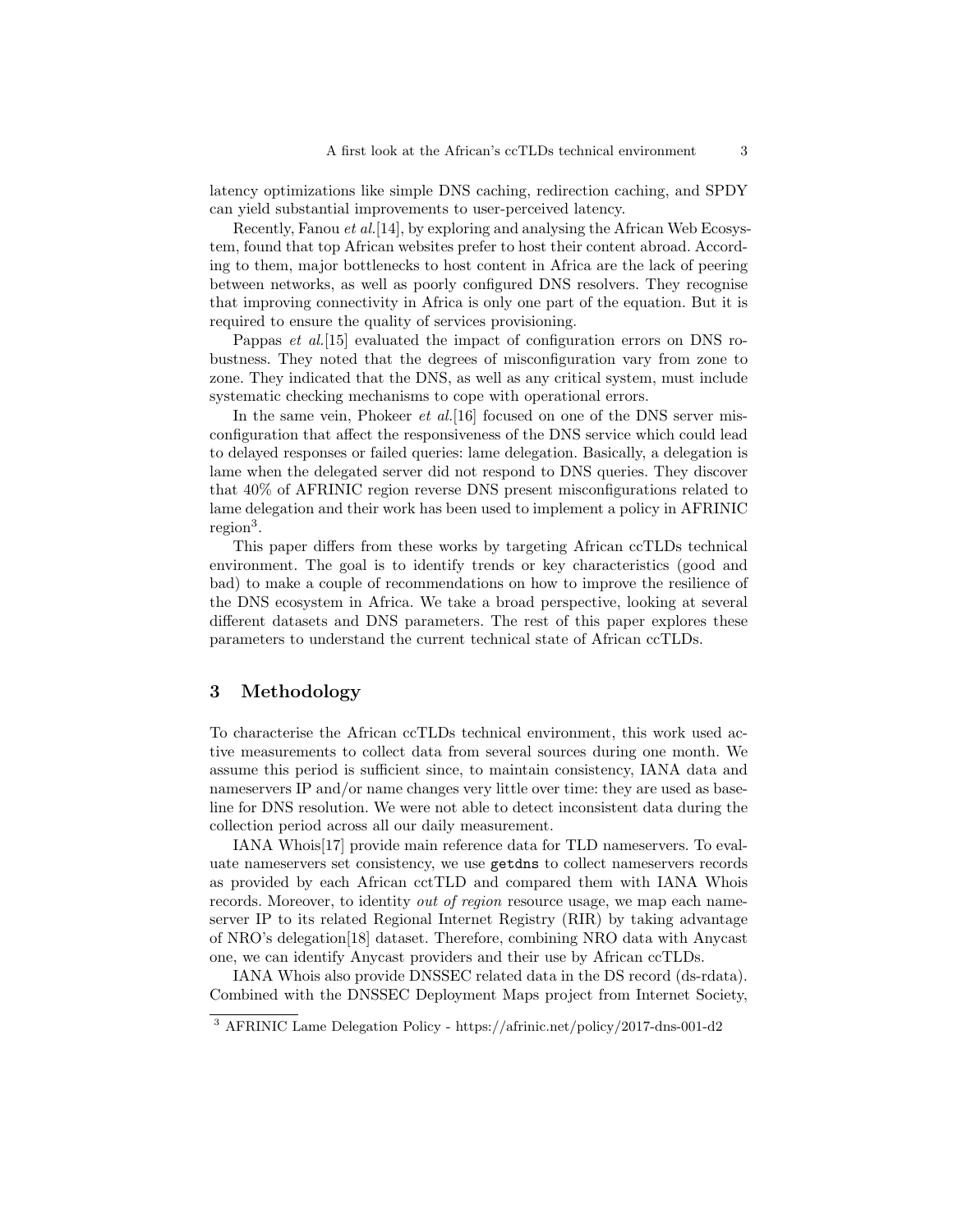we have evaluated Domain Name System Security Extensions (DNSSEC) zone signing by African ccTLDs. Going further, we use Zonemaster tool to test African ccTLDs nameservers configuration against a set of well-defined requirements.

Taking advantage of Zonemaster misconfiguration report and previous datasets, we were able to get a better view of the African ccTLDs technical environment and we can provide some recommendations and guidelines following best practice to African ccTLDs. The scripts and data used in this study are publicly  $a$ vailable $4$ .

#### 3.1 Datasets

IANA WHOIS : For the purpose of this study, we have collected data for 54 [19] African member states of the United Nations from IANA Root Zone Database using WHOIS protocol. Currently, Somaliland did not have a ccTLD and Sahrawi Arab Democratic Republic (Western Sahara) with the cctLD EH did not have records in IANA database. Saint Helena (SH), Ascension (AC) and Tristan da Cunha are British overseas territory managed by the British registry Internet Computer Bureau Limited (ICB Plc). Réunion (RE) and Mayotte (YT) are overseas department and regions of France managed by the French registry Association française pour le nommage Internet en coopération (AFNIC). From the IANA WHOIS server and for each ccTLD, we have selected nserver (i.e. nameservers records) and ds-rdata (i.e. DNSSEC Delegation Signer (DS) record) if available. Each nameserver can have multiple IPs (IPv4 and/or IPv6). This data will be used as a reference for all analysis.

NRO delegation : The Number Resource Organization (NRO) is a coordinating body for the Regional Internet Registries (RIRs): AFRINIC, APNIC, ARIN, LACNIC and the RIPE NCC. The NRO provides a consistent and accessible Internet number resource statistics. One of these is the consolidated RIR Extended Delegated file[18]. This dataset is a daily updated report of the distribution of Internet number resources: IP (IPv4,IPv6) address ranges and Autonomous System Numbers (ASNs). The RIR statistics will be used to identify nameservers IPs' corresponding region by filtering assigned prefixes only. For this paper, we do not take into consideration the use of unassigned resources by African ccTLDs. In addition, we were able to identify related RIRs for all African ccTLD prefixes and ASN. It seems like African ccTLDs resources are legitimate ones, but a new study focusing on the unlawfully used of non-assigned prefixes is welcome.

Anycast : In 2015, Cicalese et al. [20] provided a near -ground-truth dataset of IPv4 anycast prefixes. More recently in 2019, Bian et al. [21] updated their results by using passive BGP routing information. They discovered that anycast routing has been entangled with the increased adoption of remote peering.

<sup>4</sup> https://github.com/AlfredArouna/AfTLDTechEnv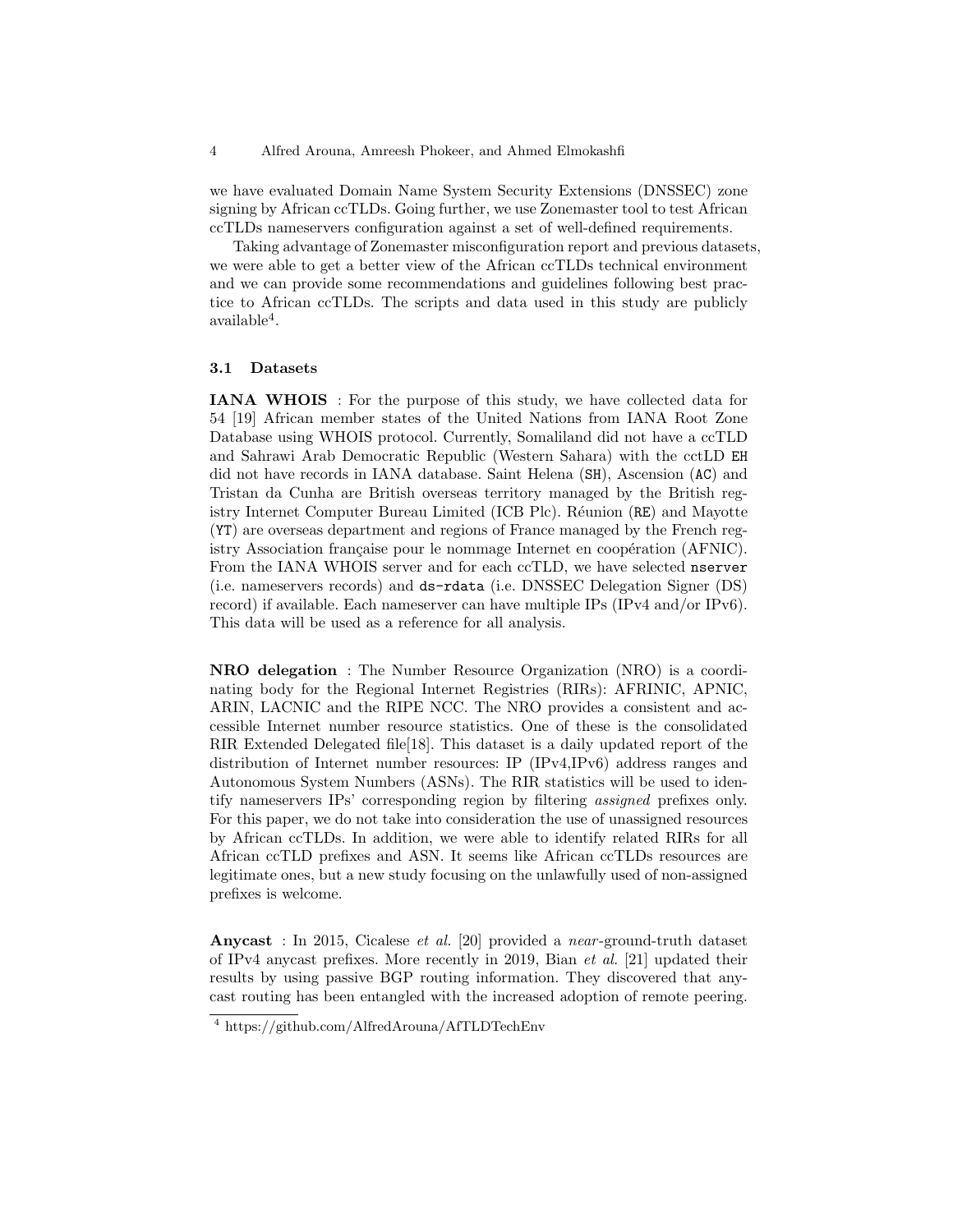But these datasets do not contain any anycast IPs like those from the African DNS support programme<sup>5</sup> (AfDSP), RIPE-NCC Authoritative DNS (AuthDNS) project<sup>6</sup>, DNSNODE from Netnode<sup>7</sup> or ironDNS<sup>8</sup> or from other anycast DNS services from private companies. Additionally, these data only cover the IPv4 space. Although RFC 2526 [22] recommends the use of reserved IPv6 anycast addresses within each subnet prefix, this recommendation is barely put into practice. Therefore, we use a combination of these research results added with AFRINIC, PCH, NetNode anycast prefixes (IPv4 and IPv6) and our heuristics: anycast namservers name may contains strings like afrinic, pch, dnsnode, ripe or any to determine whether an nserver is anycast or not. Four (ML,GA, CF and GQ) African ccTLDs are managed by the same registry, Freenom<sup>9</sup>, which uses anycast under the service name "OpenTLD AnyCast Cloud".

DNSSEC Deployment : The Domain Name System Security Extensions (DNSSEC) is a suite of specifications to ensure authenticity of origin and data integrity of DNS data. DNSSEC adds several new resource records (RR) such as the DS (Delegation Signer), DNSKEY, RRSIG and NSEC or NSEC3[23]. The parent zone stores the child zone DS record. The latter, which is a hash of the Key Signing Key (KSK), is used to check the child zone records' signature validity while also enabling the chain of trust up to the root zone, which IANA manages as the parent of all TLDs. The child DS records of the TLDs can be found in the IANA database (if available) in the ds-rdata field. The DNSSEC Deployment  $Maps^{10}$  is an Internet Society project to provide a view into global DNSSEC deployment. It breaks the deployment status of TLDs out into the following five categories: (1) Experimental (Internal experimentation announced or observed), (2) Announced (Public commitment to deploy), (3) Partial (Zone is signed but not in operation, no DS in root), (4) DS in Root (Zone is signed and its DS has been published) and (5) Operational (Accepting signed delegations and DS in Root). As of writing this paper, the latest raw data is from 6 Jul 2020[24]. For the rest of this paper, we will only consider Operational and DS in Root categories. Those categories take into account the ds-rdata from IANA database and will help to compare IANA database with the DNSSEC Deployment Maps result.

### 3.2 Tools

getdns for Nameservers set : Once a ccTLD nserver information is saved in IANA database, it is supposed to be consistent and persistent. But daily management of a ccTLD may require changes in nameservers: improving performance,

<sup>5</sup> https://afrinic.net/dns-support

 $6 \text{ https://www.ripe.net/analyse/dns/authdns}$ 

<sup>7</sup> https://dnsnode.netnod.se/

<sup>8</sup> https://www.irondns.net

 $9 \text{ https://www.freenom.com/en/freendpaiddomains.html}$ 

<sup>10</sup> https://www.internetsociety.org/deploy360/dnssec/maps/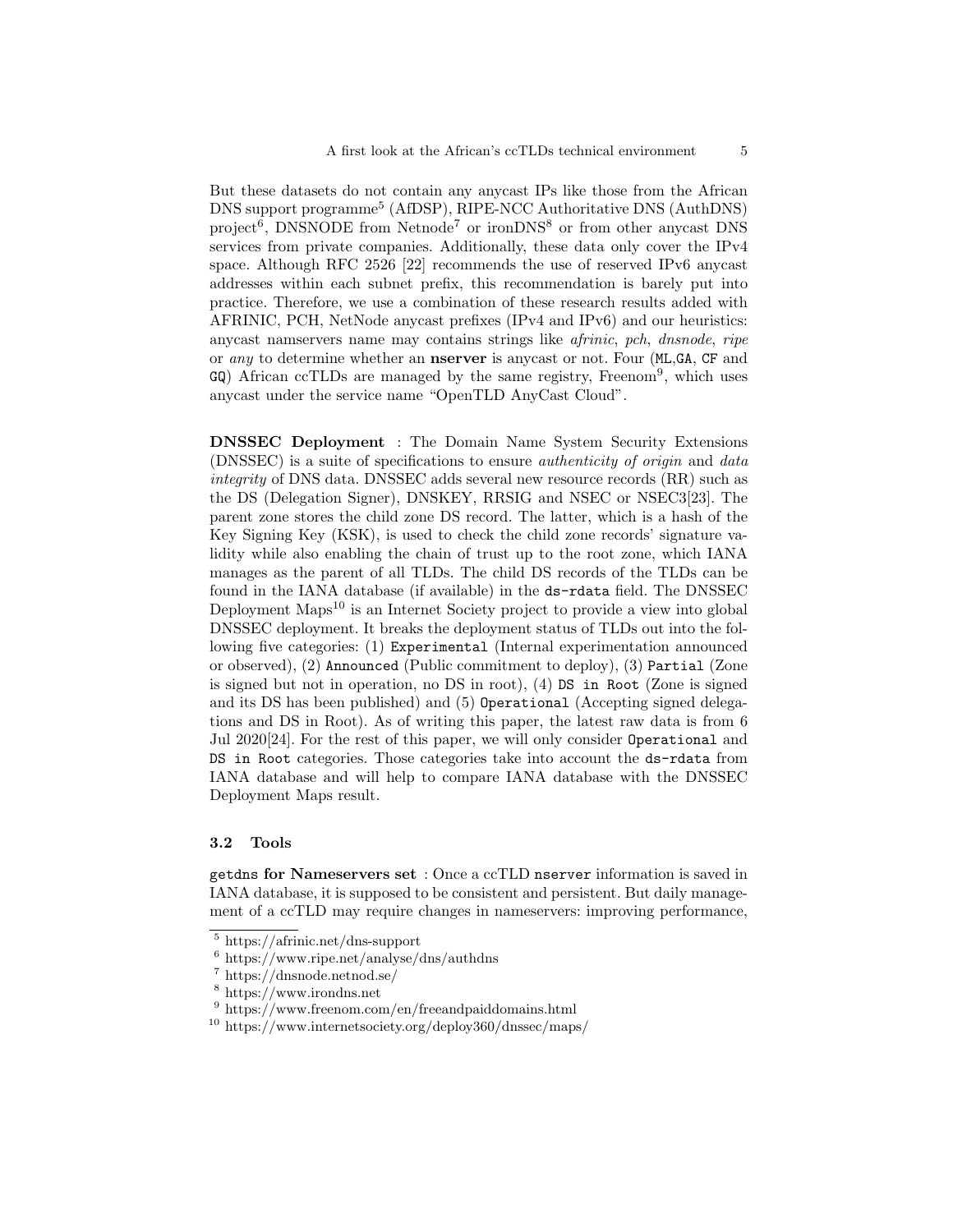response to an attack, change of registry, etc. Here, we use the getdns python bindings to collect NS records for all 54 African ccTLDs. getdns[25] is a modern asynchronous DNS API that simplifies access to advanced DNS features. With getdns as a stub-resolver, we use three different public DNS resolvers: Google Pulic DNS, Quad9 and Cloudfare to compare nameservers set consistency across resolvers and measurements. From our measurements, all public resolvers provide similar nameservers set. Data collected with getdns will be used to check consistency between information saved in the IANA database and information delivered by nameservers.

**Zonemaster** : Zonemaster [26] is a joint project from AFNIC<sup>11</sup> and  $IIS<sup>12</sup>$  to develop a new DNS validation tool; taking advantage of DNSCheck from IIS and Zonecheck from AFNIC. Zonemaster aims to check nameservers for configuration errors and generate a report that could help in fixing DNS misconfigurations. The optimal goal is to propose a standard for DNS Operations[27] while testing nameservers configuration against a set of requirements. Zonemaster comprises several components<sup>13</sup>, including a storage (database) and a GUI. For this study, we only used the Zonemaster-LDNS, the Zonemaster-Engine and the Zonemaster-CLI. The Zonemaster-CLI v2.0.4 uses 67 requirements (tests cases) classified into 9 categories/modules (Basic, Address, Connectivity, Consistency, DNSSEC, Delegation, Nameserver, Syntax and Zone). Zonemaster is used to validate each African ccTLD nameservers configuration. We filter errors by levels; from highest to lowest: CRITICAL, ERROR, WARNING and NO-TICE. For instance, if a ccTLD have CRITICAL and WARNING errors, we will consider CRITICAL only. Doing this, we keep the highest error level for each ccTLD.

### 4 Analysis

#### 4.1 ccTLDs reachability

All African ccTLDs have consistent nameservers records as seen from the IANA database and NS records except for Niger (.NE). The Nameserver BOW.RAIN.FR from the IANA database is not part of the NS records for .NE ccTLD, i.e. it is considered as a lame delegation<sup>14</sup>.

Figure 1 shows the distribution of number of nameservers IPs for each ccTLD for both IPv4 and IPv6. The black line shows the number of unique nameservers used by each ccTLD. All African ccTLDs nameservers meet the minimum best

 $\frac{11}{11}$  Afnic is the registry for domain names in .fr

<sup>&</sup>lt;sup>12</sup> IIS is the registry for domain names in .se

<sup>13</sup> https://github.com/zonemaster/zonemaster

<sup>&</sup>lt;sup>14</sup> A lame delegation, also known as a lame response, is a type of error that results when a name server is designated as the authoritative server for a domain name for which it does not have authoritative data or is unreachable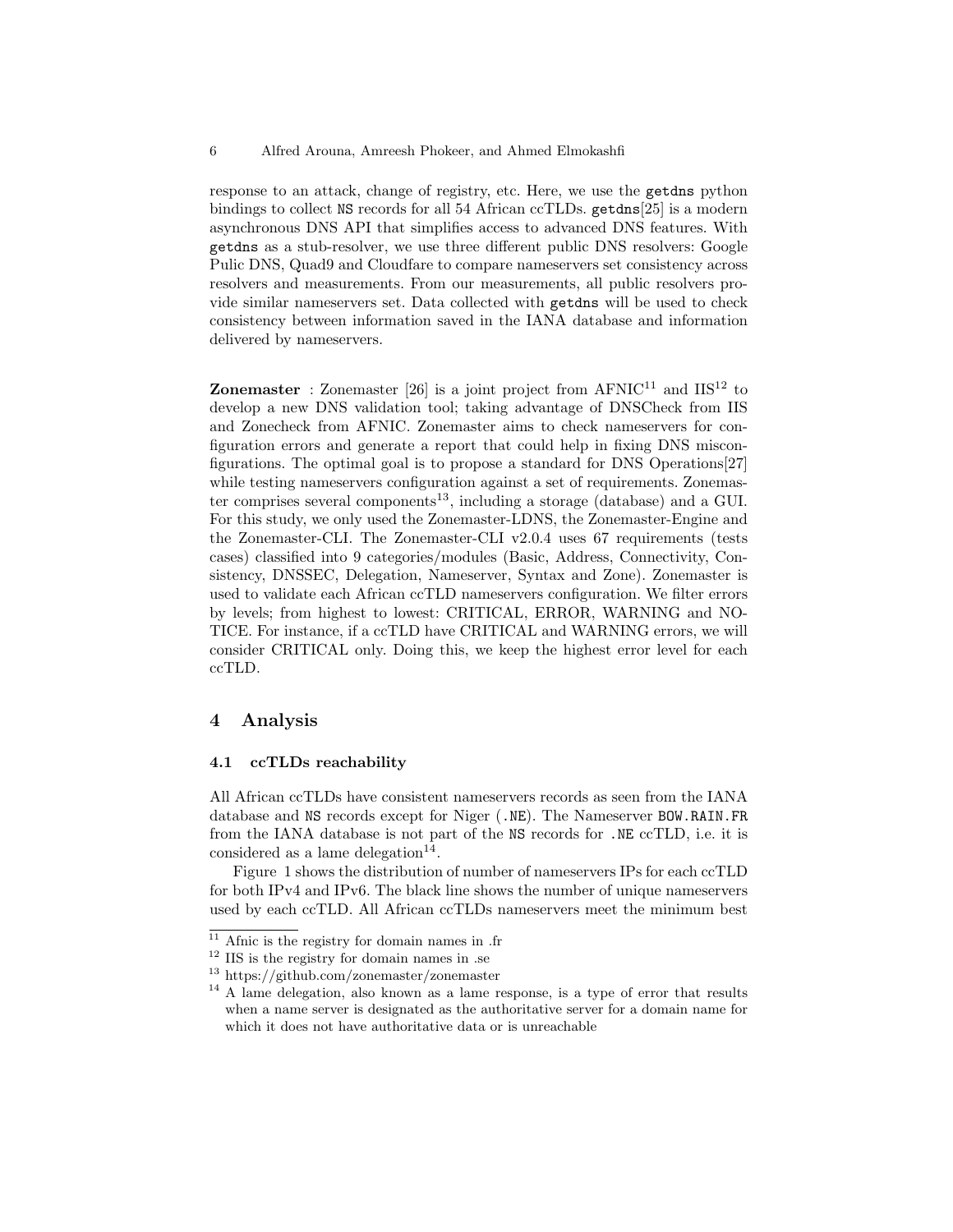

Fig. 1: Number of unique nameservers and IPs per African ccTLD: African ccTLD meet the minimum requirement to maintain service availability.

practice of having at least two IPs to serve their DNS zone [28, 29]. The majority of African ccTLDs, 94%, have nameversers with IPv6 addresses except for Ethiopia (ET), Sierra Leone (SL) and Djibouti (DJ). The high support of IPv6 is unexpected given that IPv6 deployment in the region is low[6]. This support of IPv6 on the transport level will be analysed in the next section.

To contextualize the numbers above, we compare with ccTLDs from other continents. According to Verisign's Q1 2020 report[30], top 10 ccTLDs with the highest number of domains were TK, CN, DE, UK, NL, RU, BR, EU, FR and IT. These top ccTLDs use a median of 10 IPs for their nameservers. United Kingdom (UK) has the highest number of IPs (13) while Netherlands (NL) is using the lowest number: 6 IPs. For African ccTLDs, the median is 7 IPs:(4 for IPv4 and 3 for IPv6). Morocco (MA) is using 16 IPs while Ethiopia (ET) and Sierra Leone (SL) are using 2 IPv4 addresses (no IPv6 IP for nameservers). 60% of top 10 ccTLDs are using a number of IPs greater than the median, which is sightly higher than African ccTLDs ratio. We notice that 53.70% (29) of African ccTLDs have a number of IPs (shared by nameservers) higher than the median of the number of IPs used by top ten ccTLDs. Having several IPs to handle DNS traffic, definitively helps, when it comes to scalability and resiliency. These benefits are only realized, if these servers are topologically diverse.

Overall, the African ccTLDs appear to have enough IPs to maintain a reaspnable quality of service, while handling authoritative DNS queries. We assume this traffic to be small, given the size of the DNS market in Africa [4]. Without public statistics of registered domain per African countries, we can only speculate about the correlation between the number of IPs used by a ccTLD and the country local DNS market. Top five African countries with highest Internet users<sup>15</sup> are Nigeria (NG), Egypt (EG), Kenya (KE), South Africa (ZA) and Algeria (DZ). It is expected that these countries probably host most local content and require more resilient infrastructure. But, from Figure 1, it seems that this assumption is not always true. NG, EG, ZA are using few IPs while KE and DZ are

 $^{15}$ https://www.statista.com/statistics/505883/number-of-internet-users-in-africancountries/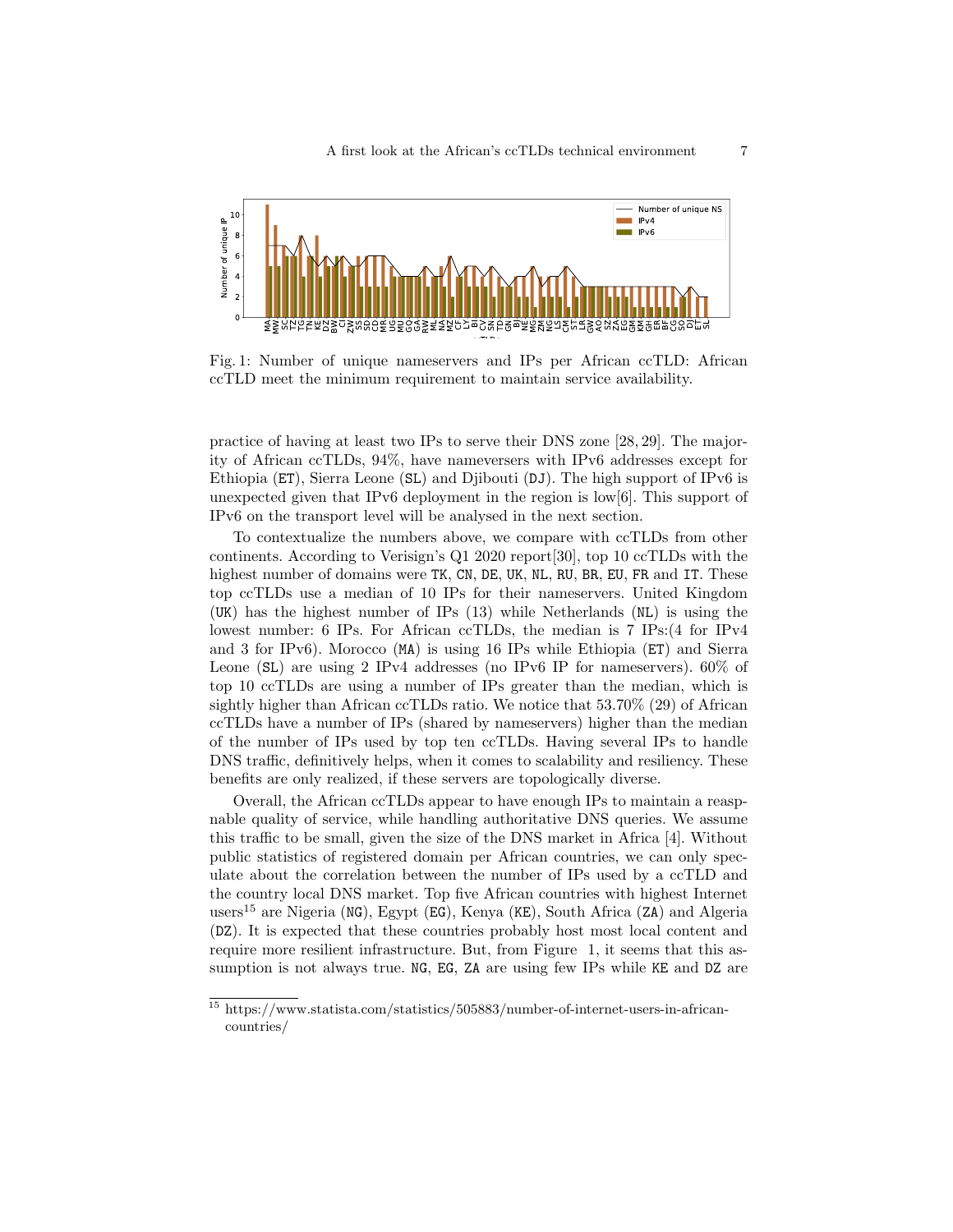using 4 or more IPs. It seems like the availability of resilient DNS infrastructure is not enough to stimulate local hosting.



Fig. 2: Unique ASN usage per ccTLD: except one extreme case, best practices are more followed in IPv4 than in IPv6

The two panels in Figure 2 show the number of Autonomous systems, ASNs, that are associated with each ccTLD for IPv4 and IPv6, respectively. Except for Ethiopia (ET) with one ASN, all African ccTLDs running over IPv4, are served from two or more ASNs. We also note that the number of African ccTLDs using 2 or more ASNs is also lower for IPv6 than for IPv4.

Comparing to IPv4, African ccTLDs are less resilient on IPv6. A disruption affecting one ASN (for 10 ccTLDs) or two ASNs (for 17 ccTLDs) on IPv6 traffic can make some African ccTLDs unavailable (at least for IPv6 transport).

Takeaways. Overall, the African ccTLDs appear to have enough IPs to handle authoritative DNS queries. This definitely helps when its comes to scalability and resiliency. Compared to IPv4, African ccTLDs are less resilient on IPv6. But, these benefits are only realized, if these servers are topologically diverse.

### 4.2 Prefix origin of NS

Using the NRO delegation database, we can retrieve prefixe allocations per region. We can then check if African ccTLDs are using IPs from multiple regions as recommended or not.

Figure 3 shows the ratio of number of namerservers IPs used by African ccTLDs per region. The color range from white to red indicates the ratio of IPs used from each RIR. The white color shows that no IP is used from the respective RIR, while red implies that all IPs in use come from the respective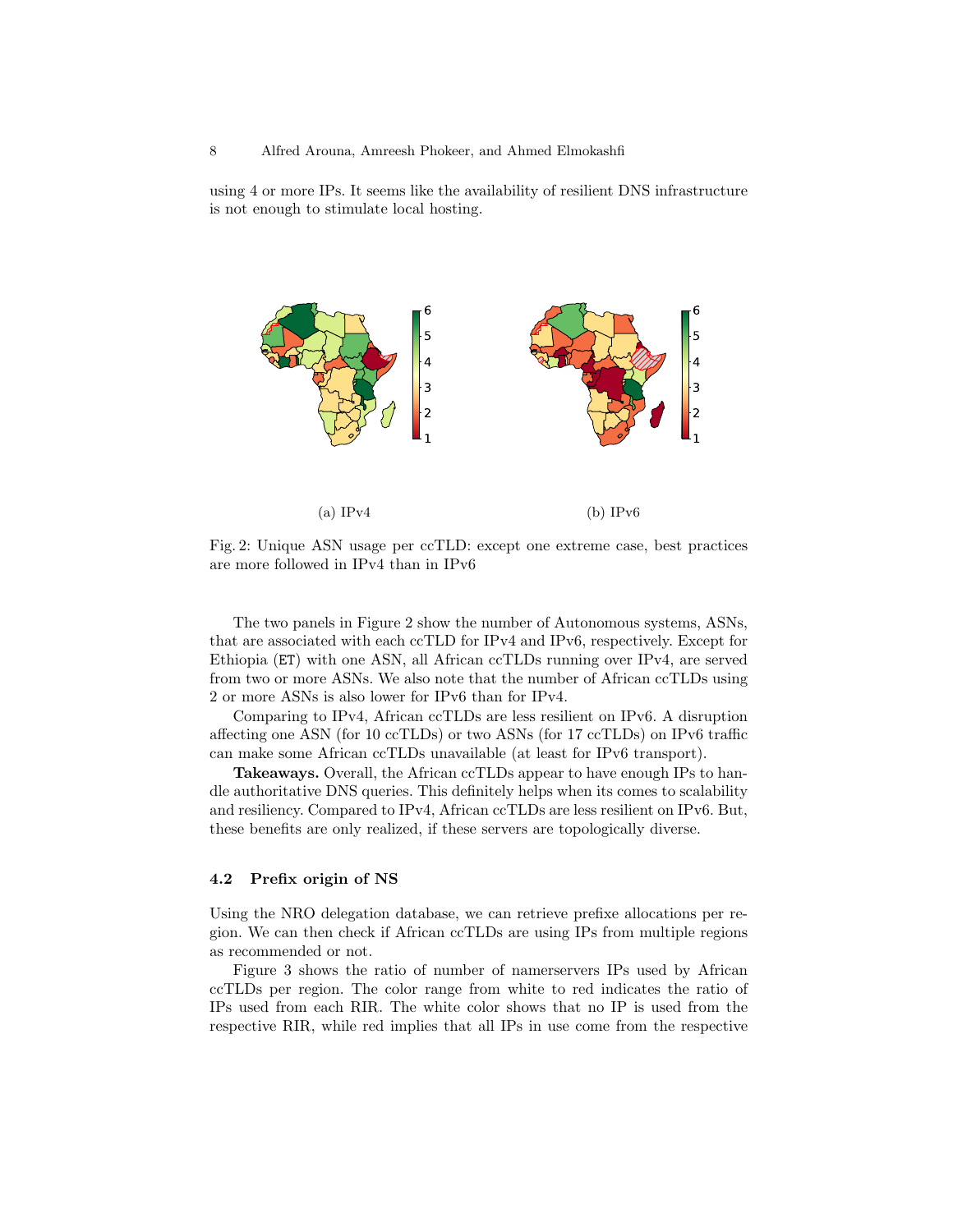RIR. Green indicates a good balance in term of usage of IPs from different RIRs, while yellow shows a tendency to use more IPs from a specific region.



Fig. 3: RIR resources usage per ccTLD: for historical raison, African ccTLD mostly rely on RIPE-NCC and ARIN resources

We record that African ccTLDs use IPs from several RIRs more on IPv4 than IPv6. Six ccTLDs are associated with IPv4 addresses from a single RIR compared to 16 on IPv6. Comoros  $(KM)$  and Freenom<sup>16</sup> customers  $(ML, GA, CF, and$ GQ) are consistently using IPs (IPv4 and IPv6) from one RIR. Comoros is using AFRINIC only while Freenom customers are using RIPE-NCC only. Ethiopia (ET) is not using IPv6 and rely only on AFRINIC IPv4 allocations. We have 11 more African ccTLDs with 100% IPv6 usage from one RIR: Burkina Faso (BF), Democratic Republic of the Congo (CD), The Gambia (GM) are using IPs assigned by AFRINIC. Ghana (GH) is relying on IPs assigned by LACNIC. Madagascar (MG) and Seychelles (SC) are using resources from ARIN. Republic of the Congo (CG), Cameroon (CM), Eritrea (ER), Senegal (SN), São Tomé and Príncipe (ST) are using RIPE-NCC IPs only. These African ccTLDs have one-point-of-failure type of infrastructure: a problem that can lead to service unavailability (at least on IPv6).

In general, Figure 3a shows that most *out of region* IPv4 are from RIPE-NCC, followed by ARIN. Likewise, Figure 3b shows, the use of resources from theses RIRs for IPv6. LACNIC and APNIC resources are less used by African ccTLDs. This could be explained by the historical relation between AFRINIC and RIPE NCC or AFRINIC and ARIN. The AFRINIC region resources were

<sup>16</sup> https://www.freenom.com/en/freeandpaiddomains.html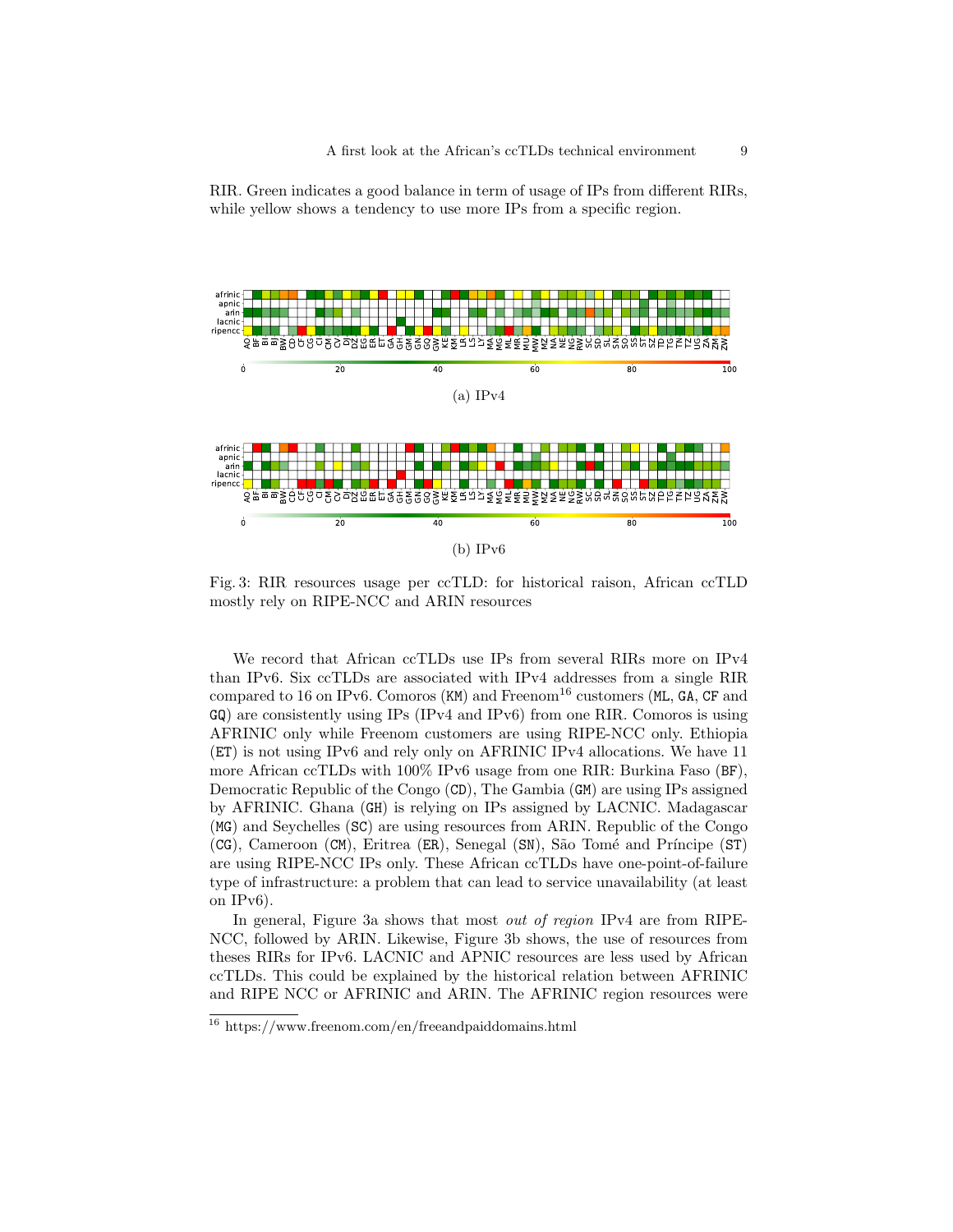initially managed by ARIN (south of the equator regions in Africa) and RIPE-NCC (north of the equator regions in Africa) until the creation of AFRINIC in  $2005^{17}$ .

As seen in section 4.1, African ccTLDs support IPv6 on transport level by mostly using external DNS providers. This assumption is confirmed by the high out of region IPv6 ratio while IPv6 deployment is at the lowest in AFRINIC region. We can conclude here that some African ccTLDs are either hosted out of the AFRINIC region by using IPv6 from external DNS providers. Not only this could have a negative impact on DNS resolution time for users in the country, but it suggests that the local ecosystem in not mature yet to host IPv6 services.

Takeaways. Overall, the African ccTLDs have good balance of resources usage from other RIR (topologically diverse) in IPv4 compared to IPv6. IPv6 adoption by African ccTLDs is driven by the use of out of region providers. RIPE NCC and ARIN appears to be the most use out of region RIRs resources for historical reasons.

#### 4.3 Anycast

With anycast, the same prefix can be announced (by the same ASN) from multiple locations around the globe and clients are directed to the topologicallynearest replica. Hence, anycast allows registries to provide DNS content delivery from multiple sites that are, usually, physically distributed. Using anycast, African ccTLDs inherently increase their scalability and resiliency.



Fig. 4: Anycast is widely adopted by the African ccTLD. This adoption is driven by the use of out of region providers.

Figure 4 shows the ratio of discovered anycast nameservers. Namibia (NA), Somalia (SO), and the Freenom customers has 100% anycast ratio for both IPv4

 $17$  https://www.nro.net/development-of-the-regional-internet-registry-system/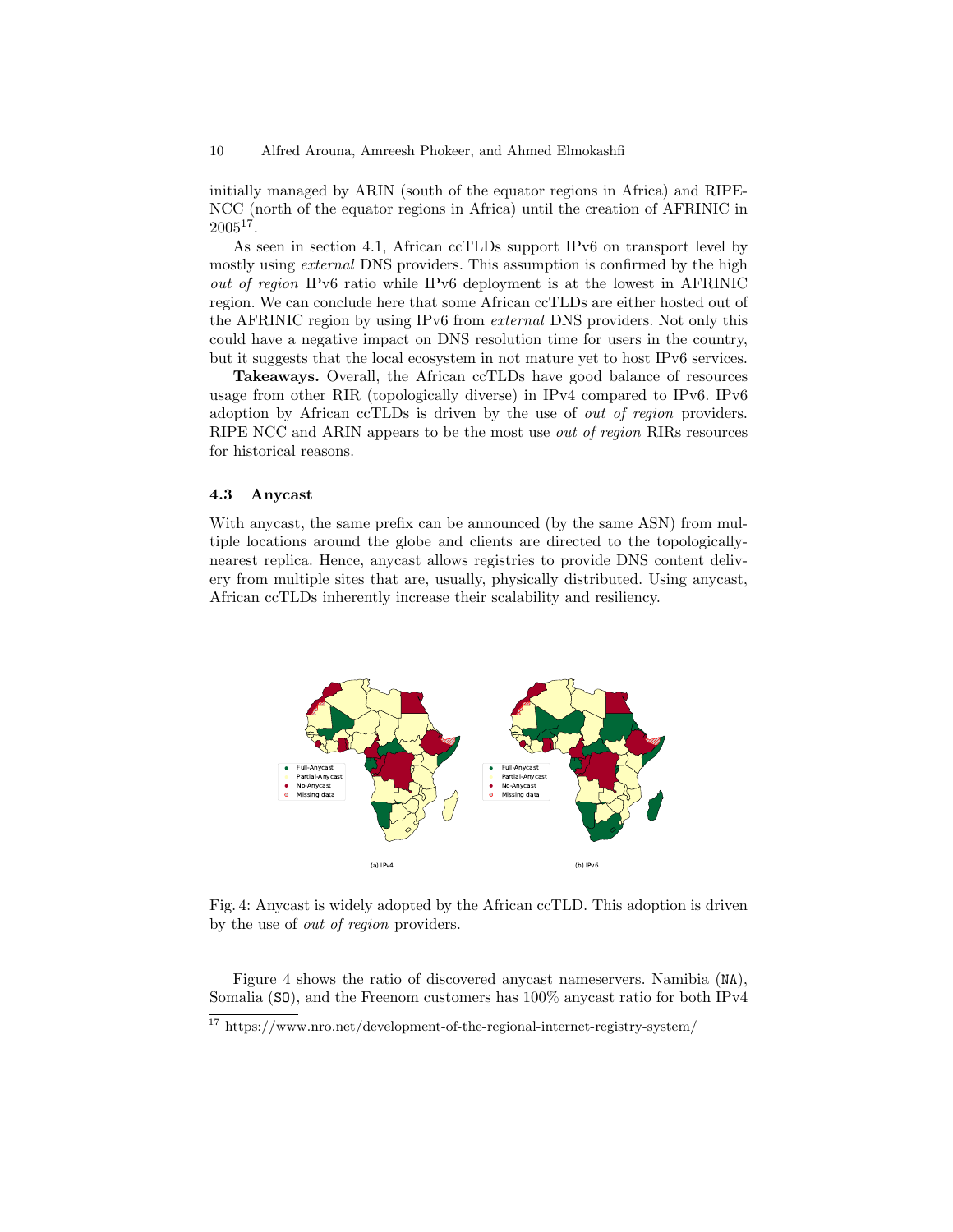and IPv6. This is correlated to the 100% out of region ratio as seen in section 4.2. 11 African ccTLDs (20%) including Morocco (MA), Egypt (EG), Sierra Leone (SL), Togo (TG), Ethiopia (ET), Djibouti (DJ), Cameroon (CM), Democratic Republic of the Congo (CD) do not seem to use an anycast service. Half of African ccTLDs have an any cast ratio greater than 50%. This indicates that most African ccTLDs are opting for anycast.

Figure 5 shows that, apart from the African DNS support programme (AfDSP) from AFRINIC and the PCH DNS Anycast service, all other anycast providers are out of region. Note that the special provider NO ANYCAST is used here to show ccTLD which seems not to use anycast.

PCH Anycast Domain Name Service is by far the most popular, followed by RIPE-NCC AuthDNS and private companies. AFRINIC (29%), RIPE-NCC (12%) and PCH (35%) together manage more than 75% of anycast DNS traffic in AFRINIC region. If we add Netnode DNSNODE (8%), the majority (84%) of African anycast traffic is handled by non-profit foundations and/or organisations. However, the advantages given by the use of anycast seems not to target African Internet users. More than 70% of African ccTLD anycast traffic are out of region.



Fig. 5: The majority of African ccTLDs anycast traffic is handle by non-profit foundations and organisations: PCH, AFRINIC, RIPE-NCC, etc

Moreover 16 African ccTLDs rely only on one anycast DNS provider. Zimbabwe (ZW), Zambia (ZM), Madagascar (MG), Cape Verde (CV) and Benin (BJ) are using PCH only. FREENOM customers ML,GA, CF and GQ rely on their provider anycast service. Seychelles (SC) is doing the same with AFILIAS. Senegal (SN), Eswatini (SZ) and Eritrea (ER) are using only RIPE anycast service. AFRINIC anycast service is uniquely used by Comoros (KM), The Gambia (GM) and Burkina Faso (BF).

The number of African ccTLD increase to 17 when it comes to using two anycast providers between PCH, AFRINIC, DNSNODE and RIPE. Ten African ccTLD are using the maximum number of anycast providers in the region. These African ccTLD are mostly sharing their anycast traffic between three anycast providers. Uganda (UG), Tanzania (TZ), South Sudan (SS), Sudan (SD), Rwanda (RW), Nigeria (NG), Namibia (NA), Mauritius (MU), Kenya (KE) and Burundi (BI) are using a combination of 3 anycast providers from AFRINIC, PCH, RIPE, DNSNODE, IRONDNS and UNKNOWN anycast provider.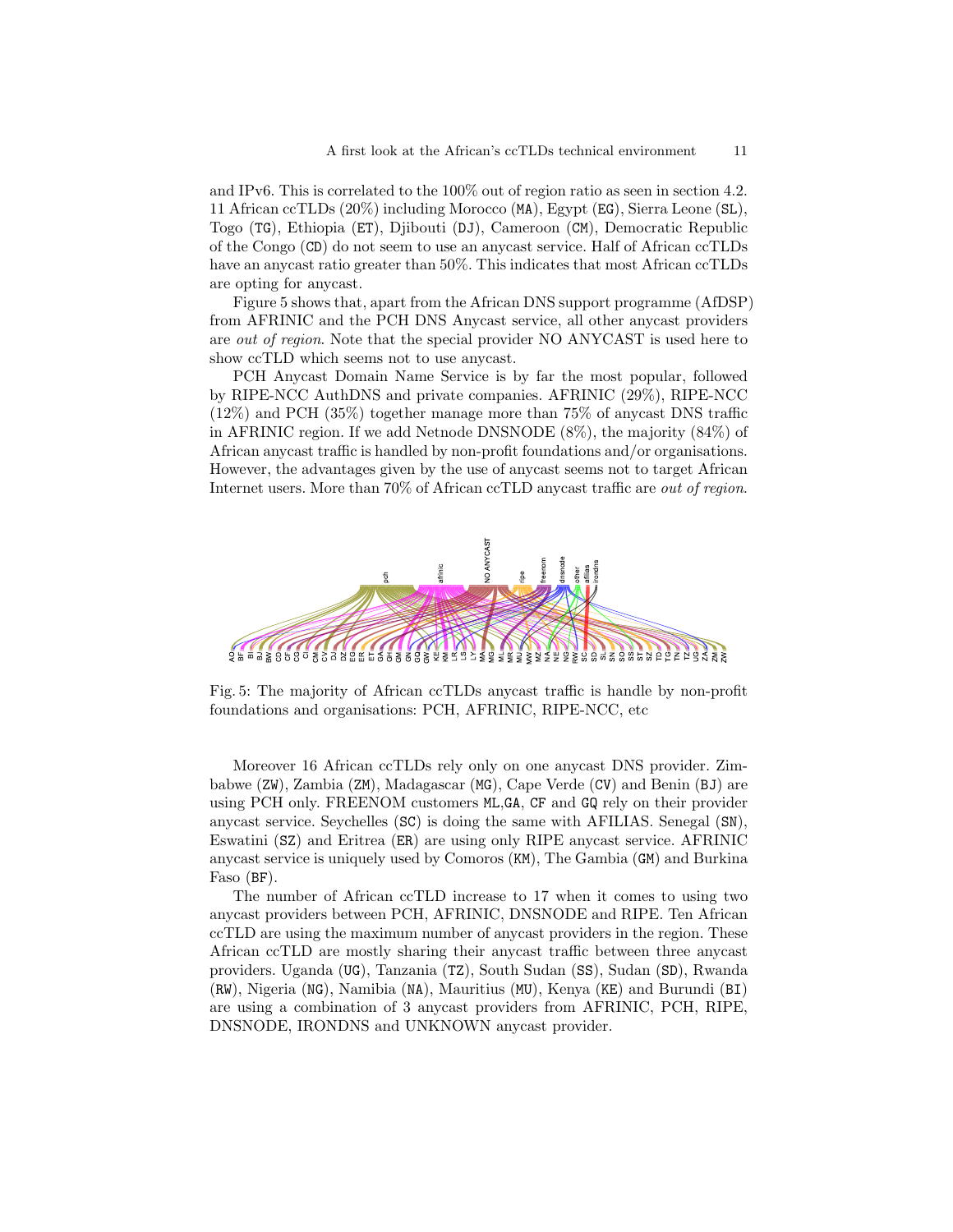With 80% of African ccTLD using it, any cast is popular in AFRINIC region. However, when correlating with sections 4.1 and 4.2, it is clear that the targeted market is not the African one. According to ICANN DNS Purchasing Guide for Government Procurement Officers[31], the use of IPv4 and IPv6 is an element on the checklist to select a TLD. Most African ccTLD meet this requirement.

Takeaways. Overall, Anycast is widely adopted by the African ccTLD. The majority of African anycast traffic is handled by non-profit foundations and/or organisations. However, with more than 70% of African ccTLD anycast traffic flagged as out of region, the advantages given by the use of anycast seems not to target African Internet users.

### 4.4 DNSSEC zone signing

The DNSSEC is a suite of protocols to further enhance DNS security. DNSSEC strengthens authentication in DNS using digital signatures based on public key cryptography. An authoritative DNS manager can sign their zone and resolvers can follow a chain of trust to validate the signed data. Due to the DNS hierarchical structure, each child who has signed his zone, must inform his parent by means of a specific resource record: Delegation Signer (DS)[23]; the parent zone store the child zone DS. IANA as managing the Root zone is the parent of all TLDs. The DS is the glue that creates the chain of trust from Root zone to the zone to be validated. DNSSEC by taking advantage of public key cryptography uses several algorithms: some for signing zones, some for validation on resolver side, and some can do both.

|                                   |              | Deploy360 |              |                                                                                                |
|-----------------------------------|--------------|-----------|--------------|------------------------------------------------------------------------------------------------|
| $ {\rm Countries} $               |              |           |              | $ \text{IANA}  \overline{\text{Operational}  \text{DS in }\text{Root}  \text{Not Available}} $ |
| Tanzania, Kenya, South Africa,    | Yes          | Yes       |              |                                                                                                |
| Botswana, Namibia, Seychelles     |              |           |              |                                                                                                |
| Botswana, Senegal, Mauritania,    | $_{\rm Yes}$ |           | Yes          |                                                                                                |
| Guinea, Guinea-Bissau, Liberia,   |              |           |              |                                                                                                |
| Tunisia, Algeria, Morocco, Uganda |              |           |              |                                                                                                |
| South Sudan                       | Yes          |           |              | Yes                                                                                            |
| Zambia, Ivory Coast, Mauritius    | No.          | Yes       |              |                                                                                                |
| Madagascar                        | No           |           | $_{\rm Yes}$ |                                                                                                |

Table 1: Signed ccTLDs as seen by IANA and DNSSEC Deployment project

Table 1 shows signed ccTLDs status from IANA database and from the DNSSEC Deployment project. The signed ccTLDs are mostly similar except for 4 ccTLDs: Zambia (ZM), Ivory Coast (CI), Mauritius (MU) and Madagascar (MG). According to the DNSSEC Deployment project, Zambia (ZM), Ivory Coast (CI) and Mauritius (MU) DNSSEC status are Operational and Madagascar (MG) has DS in root. But none of these ccTLDs have ds-rdata records in IANA database. We Contacted the DNSSEC Deployment project but they were not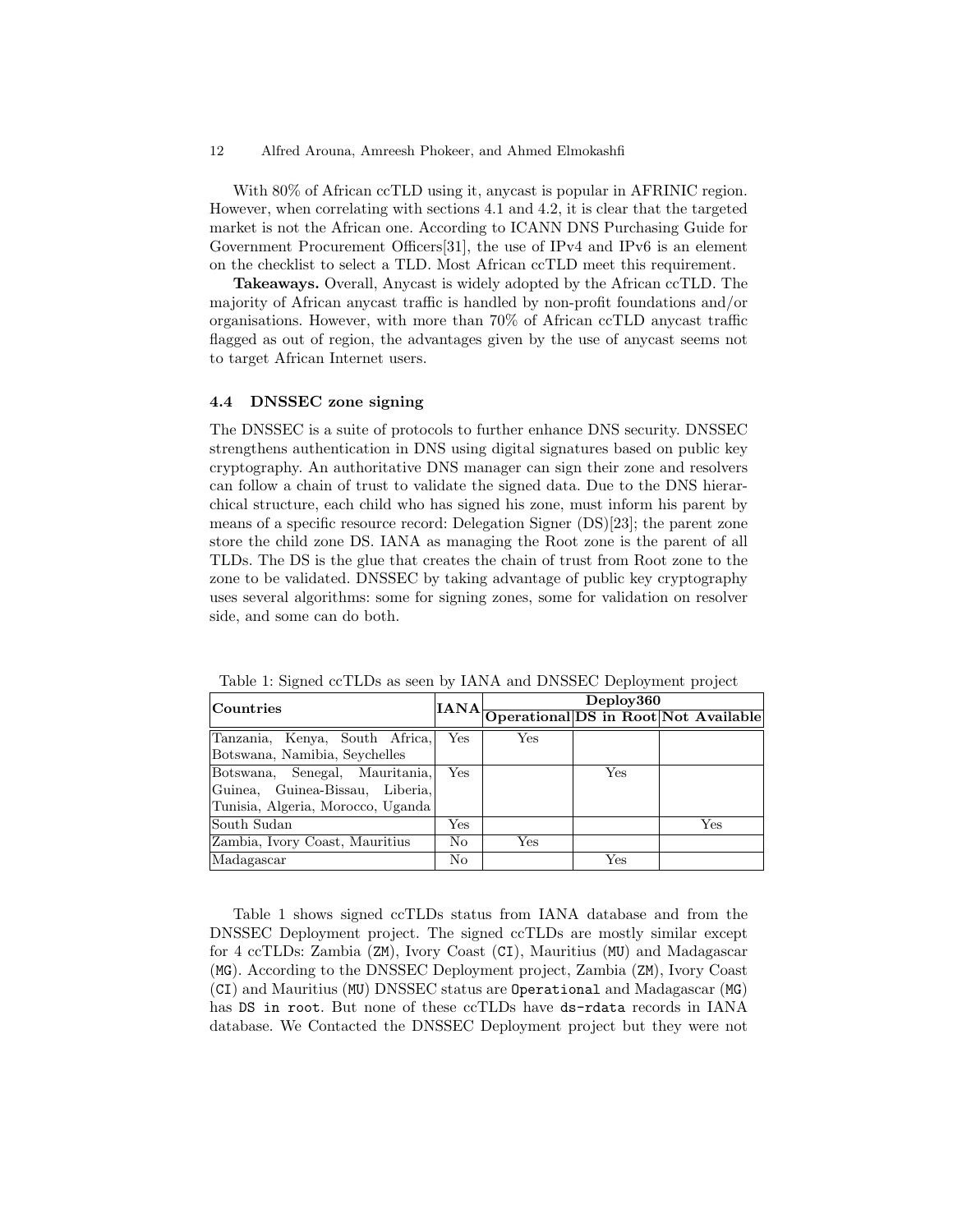able to justify all their result for these four countries. Zambia (ZM) had published DS in root starting October 8, 2015 while Madagascar (MG) did the same starting March 18, 2016<sup>18</sup>. However, at the time of writing, the reasons for the removal of these DS from the Root are unknown. We have contacted both ccTLDs, but only Madagascar (MG) replied to our email and explained that they have removed their DS record temporally for internal reasons. Ivory Coast (CI) and Mauritius (MU) cases are related to forward-looking entries: the DNSSEC Deployment project trust TLD registry announcement to deploy DNSSEC on a certain date. If the registry failed to meet this date, it had to be manually push out to some future time.

Less than 30% (16) of African ccTLD have signed their zone: Tanzania (TZ), Kenya (KE), South Africa (ZA), Botswana (BW), Namibia (NA), Senegal (SN), Mauritania (MR), Guinea (GN), Guinea-Bissau (GW), Liberia (LR), Tunisia (TN), Algeria (DZ), Morocco (MA), Uganda (UG), Seychelles (SC) and South Sudan (SS). This number is similar to the count done by the dnssec-africa<sup>19</sup> project as of July 2020 and there is no clear relation between signed zones and high out of region ratio. For instance, Namibia (NA) has 100% out of region, Kenya has 57% while Morocco (MA) has 18% *out of region* ratio. This result breaks our assumption that DNSSEC signing is driven by external DNS providers.



Fig. 6: The majority of signed African ccTLDs are using recommended DNSSEC signing algorithm. This algorithm is used worldwide and considered to be strong

Figure 6 shows DNSSEC signing algorithms used by these ccTLDs. Algorithms 5 (RSASHA1), 7 (RSASHA1-NSEC3-SHA1) and 10 (RSASHA512) are NOT RECOMMENDED[32] for DNSSEC signing. Namibia (NA), by using deprecated RSASHA1, is subject to efficient collision attack: SHA-1 is a Shambles. Thus, an attacker can spoof the DNS despite DNSSEC [33]. RSASHA1-NSEC3-SHA1 is used by Seychelles (SC) and RSASHA512 is used by Tanzania (TZ) and Guinea-Bissau (GW). These algorithms are widely deployed, but it is recommended to switch to other

<sup>18</sup> http://rick.eng.br/dnssecstat/

<sup>19</sup> https://dnssec-africa.org/index.html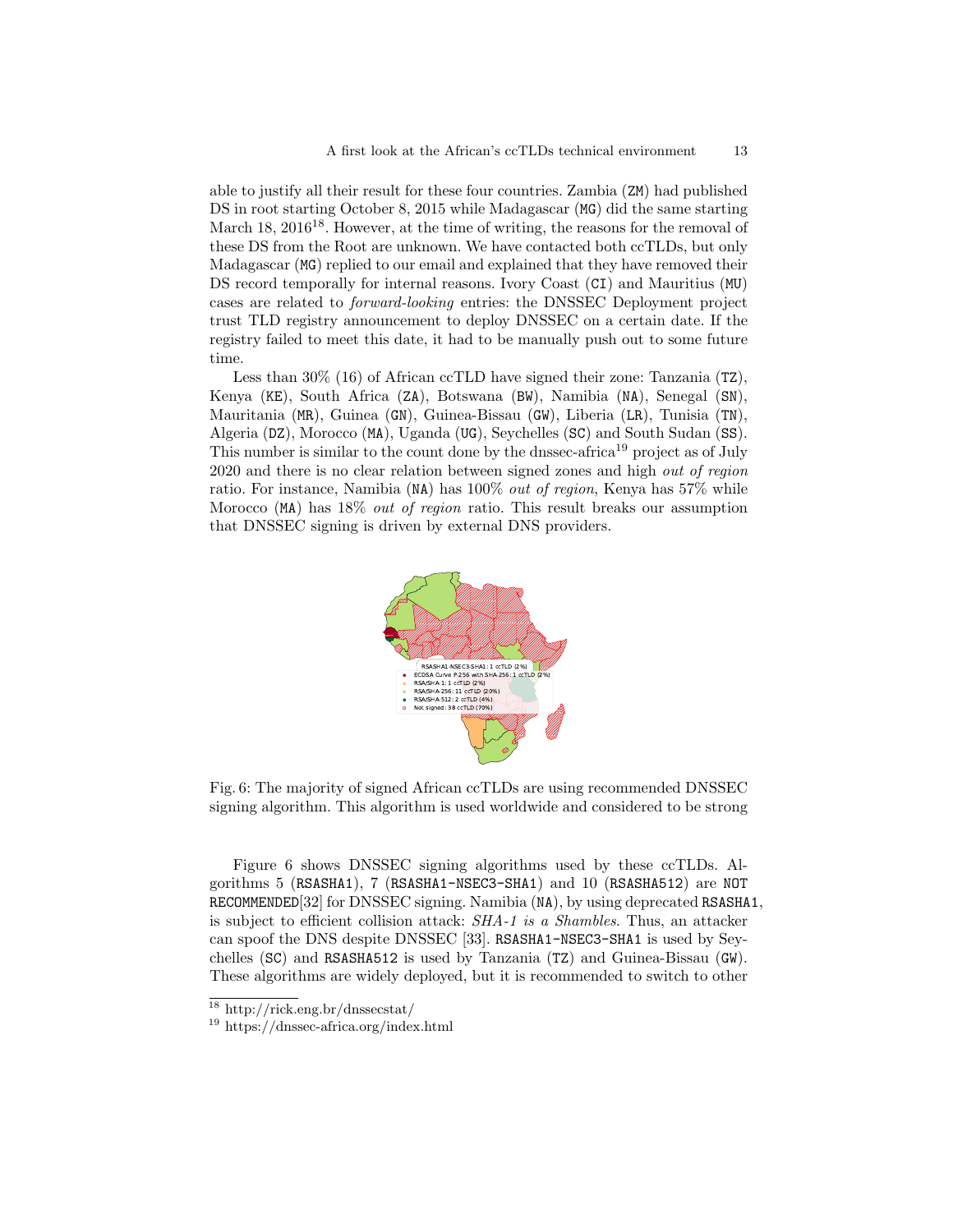algorithms like 13 (ECDSAP256SHA256). According to [32], ECDSAP256SHA256 provides more cryptographic strength with a shorter signature length than either RSASHA256 or RSASHA512, therefore, it is now at MUST level for both validation and signing. Senegal (SN) is the very first and only one African ccTLD using Algorithms 13. RSASHA512 is not widely deployed hence, it requires RSASHA512 on DNSSEC validation to ensure interoperability. The majority (10 over 16) of African ccTLDs are using recommended algorithm: algorithm 8 (RSASHA256) which have a MUST level (BCP-14 [34]). It is used worldwide and considered to be strong.

Like IPv6, African ccTLDs DNSSEC signing is in an early stage. DNSSEC requires an additional workload through constant monitoring, while the insecure DNS just works and requires attention only in case of a failure. The weak DNSSEC uptake may hint at a lack of incentives.

Takeaways. Overall, DNSSEC zone signing is in an early stage in the AFRINIC region. Unlike IPs, ASNs and Anycast usage, DNSSEC signing is not driven by external DNS providers. Moreover, from the 30% of African ccTLDs that have signed their zone, the majority is following best practices.

#### 4.5 Misconfigurations report with Zonemaster

Zonemaster is a tool for investigating the state of the domain in a comprehensive way. It examines DNS from the Root (.) to the corresponding domain by checking the specified domain nameservers. Zonemaster aims to check nameservers for configuration errors and generate a report that will help in fixing misconfigurations. It has a predefined list of test cases that are organised into several categories (see Table 3). Each test has a severity level as described in Table 2. From highest to lowest, we have: CRITICAL, ERROR, WARNING, NOTICE and INFO.

| Severity Level Comment |                                                                          |
|------------------------|--------------------------------------------------------------------------|
| <b>CRITICAL</b>        | Zone being tested has one or more problems that are so severe that it    |
|                        | is not possible to even test it                                          |
| <b>ERROR</b>           | A problem that is very likely (or possibly certain) to negatively affect |
|                        | the function of the zone                                                 |
| WARNING                | Something that will under some circumstances be a problem, but that      |
|                        | is unlikely to be noticed by a casual user                               |
| NOTICE                 | Something that should be known by the zone's administrator but that      |
|                        | need not necessarily be a problem at all                                 |
| <b>INFO</b>            | Something that may be of interest to the zone's administrator but that   |
|                        | definitely does not indicate a problem                                   |

Table 2: Zonemaster errors severity levels [35]

Using Zonemaster, we have checked all 54 African ccTLDs for misconfigurations. The result of the testing of all 54 African ccTLDs with Zonemaster is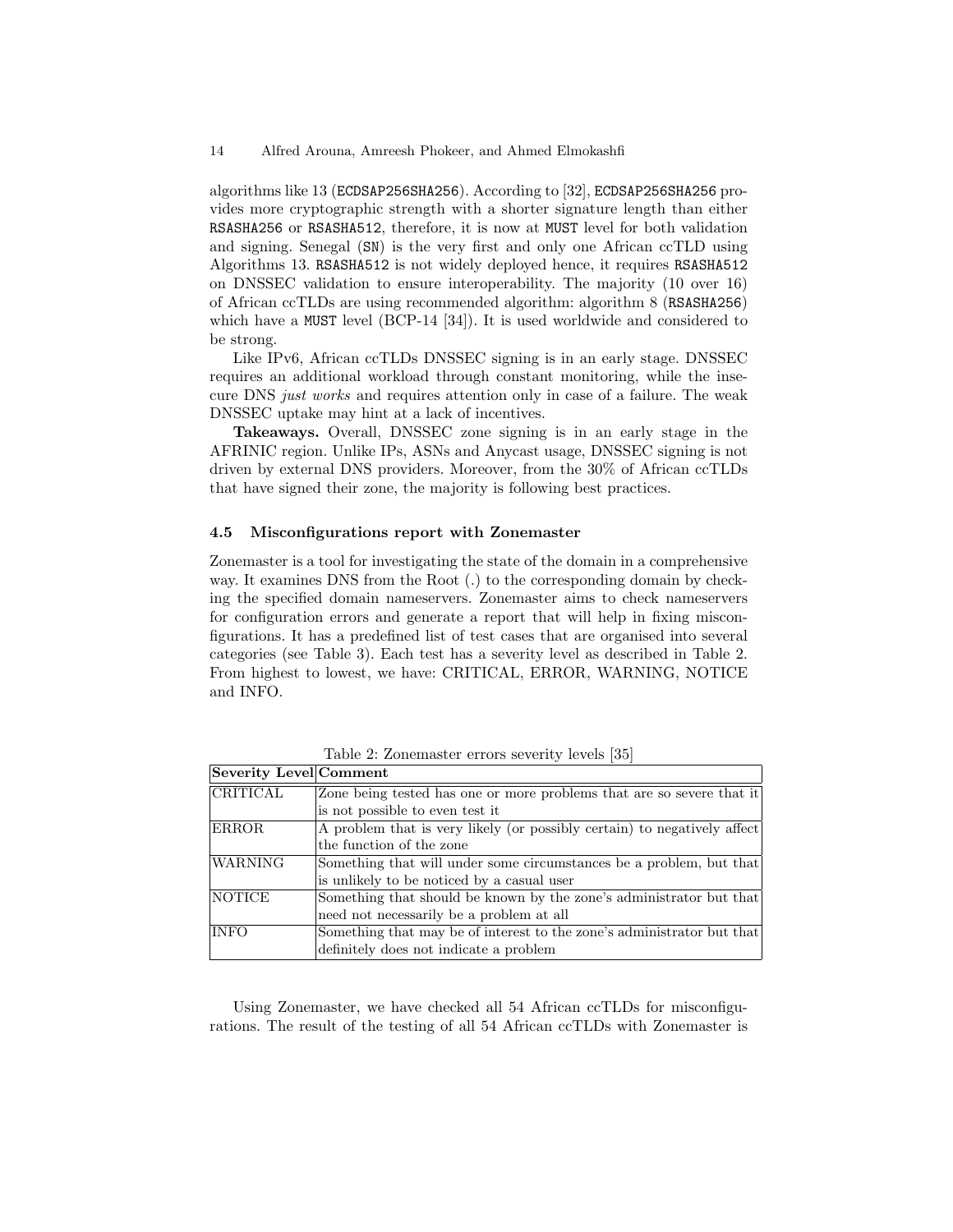organised into two levels of misconfigurations: 22 ERROR and 27 WARNING. There is no CRITICAL error: this is a proof that African registries meet the minimum requirements for operating a TLD as stated in BCP-16 [28].

| Categories Usage |                                                                  |
|------------------|------------------------------------------------------------------|
| Basic            | Initial tests: input validation, parent and child checking, etc. |
| Delegation       | Parent and child names ervers properties                         |
| Consistency      | All name have consistent answers                                 |
| <b>DNSSEC</b>    | Algorithms, secure delegation                                    |
| Address          | IP addresses properties                                          |
|                  | Name server Authoritative DNS server checking                    |
|                  | Connectivity UDP/TCP, same AS, etc                               |
| Zone             | Data controlling the zone sane                                   |
| Syntax           | Illegal hostnames and characters                                 |

Table 3: Zonemaster tests categories [36]



Fig. 7: Discovered misconfigurations categories and tests cases: missing PTR, lame delegation and badly configured nameservers are top three errors reported by zonemaster.

Figure 7 shows the distribution of errors categories (Table 3) and tests cases grouped by severity levels. All misconfigurations messages are explained in the Mapping test messages to test module documentation [36].

The most common misconfiguration is missing PTR records. It seems like African ccTLDs are not configuring in-addr.arpa or ip6.arpa "reverse" DNS. We can see here that most African ccTLDs did not follow RFC1912 [37]: for every IP address, there should be a matching PTR record. The PTR record is also critical for some services like mail. It is well known that to verify a mail server identity, one step is to check the matching of PTR records. If the nameserver did not have a PTR record, such a check can not be carried out. A mail from a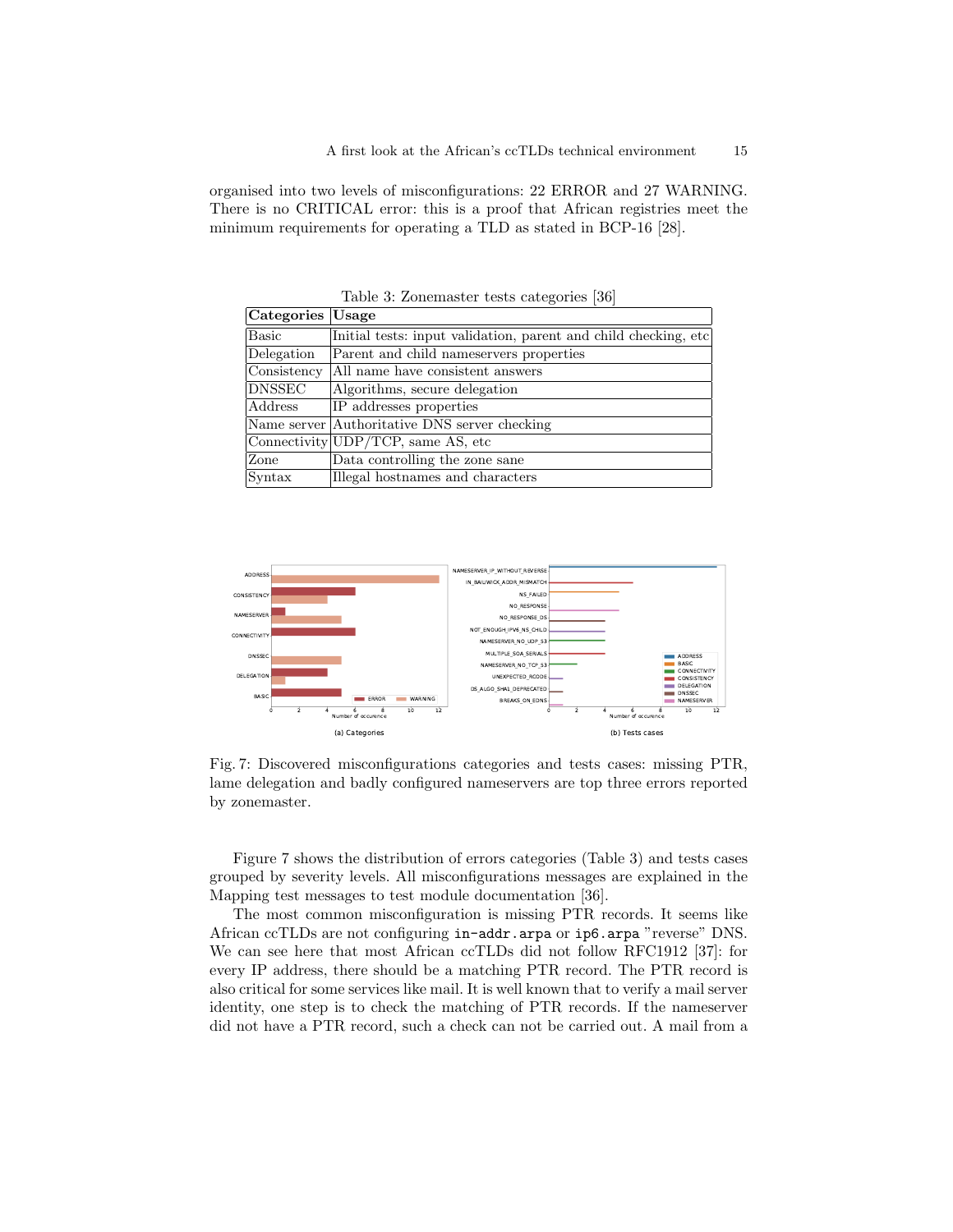

Fig. 8: Repartition of misconfigurations categories and tests cases across the African continent: misconfigurations did not follow any sub regional pattern

server without a PTR record will mostly be directed to Spam or Junk folders. The quality of deployment will not be acceptable to end user, which will prefer popular working mail services.

The second most common misconfiguration is inconsistency between the glue records in the delegation and authoritative. Compared to IANA as parent, some African ccTLDs nameserver do not provide consistent NS records (glue record) with IANA database. Some NS records in the root zone for some ccTLDs are not present in the corresponding ccTLD response to an NS query. From an enduser point of view, the DNS resolution to an African ccTLDs will start with the root DNS server. It will then try to reach the first available child NS record and continue the resolution process. Since there is a mismatch between parent and child, root DNS can provide a set of NS-es that the child (African ccTLD) do not recognize. The end-user's resolver will try each of NS in the set from root and continue with the first with positive result. Consequently, the first resolution process will take more time than expected and will increase the latency to the requested service.

NS FAILED and NO RESPONSE are the third most common misconfigurations. Some African ccTLDs nameserver response codes to DNS queries are: REFUSED and SERVFAIL. REFUSED means that some African ccTLDs refuse to act like DNS authoritative server. SERVFAIL indicate a misconfiguration on the server side. As result, these African ccTLDs nameservers did not respond to the DNS queries. Many factors can cause these (no) responses, but they can be easily fixed by simply monitoring DNS server request/response. Monitoring will help to find the root cause of misconfigurations, which can then be fixed. Like the inconsistency error, resolver will try several nameservers before finding a working one; adding latency to DNS resolution process.

The fourth most common misconfigurations is related to missing DS records, not enough IPv6 IP, nameservers not responding to DNS request on UDP or TCP and multiple serial numbers. Some African ccTLDs nameservers involve 2 or 3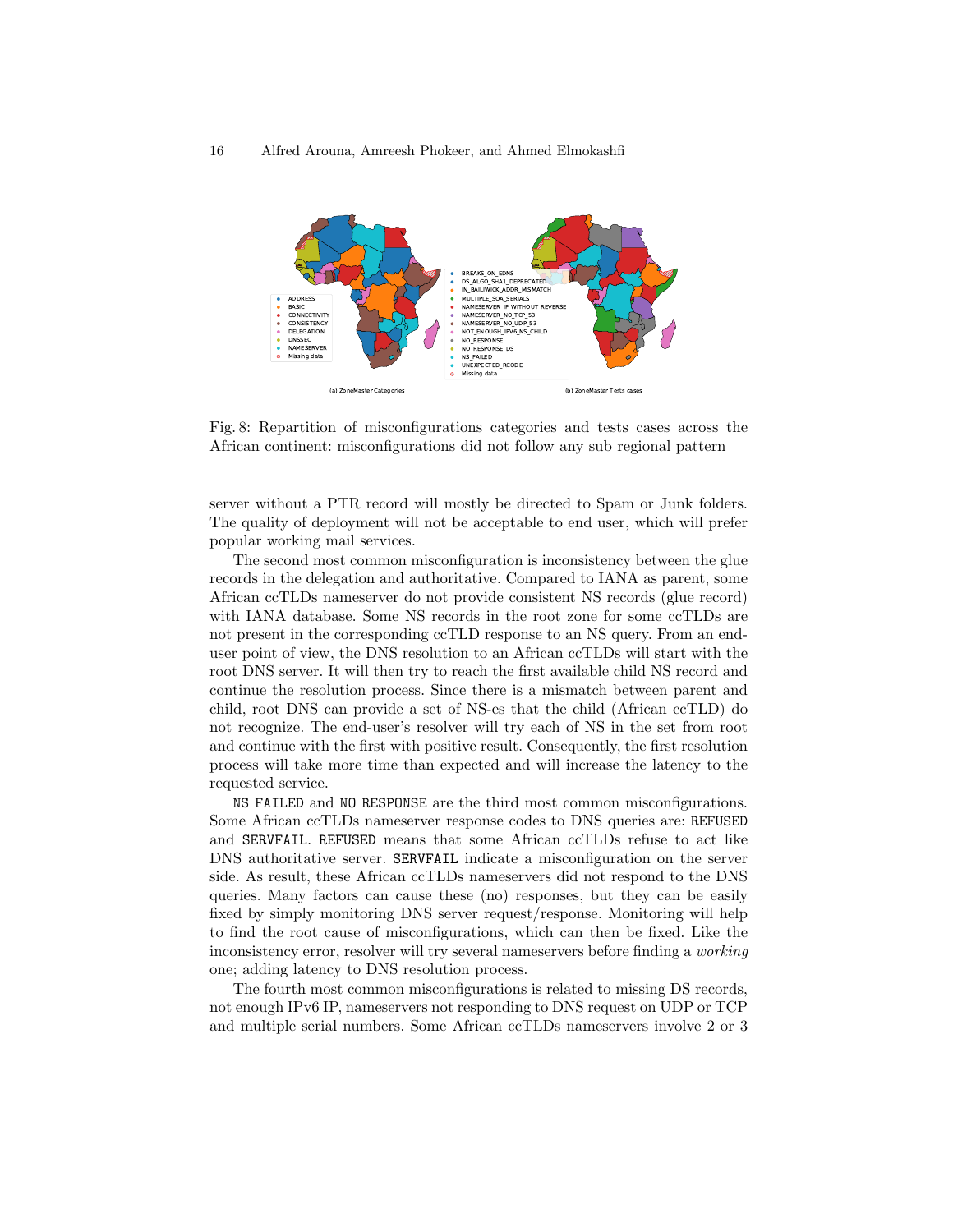different serial numbers from the SOA records. This is a sign of the lack of usage of well known DNS synchronization zone techniques such as AXFR or IXFR between nameservers. As a result, two users can get two different responses, if their resolvers reach separately one of these nameservers with a different serial number. This inconsistency in serial numbers can induce an inconsistency in DNS records as seen by the resolver. From the user perspective, the respective website or service is not available, since the user is not directed to the correct resource value (IP in most case) to connect to it. This is also true when nameservers do not respond. By default, a DNS server must respond to UDP and TCP queries on port 53. Some African ccTLDs nameservers do not meet this requirement. This misconfiguration has been linked to the 3rd common ones, but the impact is worse.

EDNS support, unexpected response code and the use of deprecated SHA-1 signing algorithm are the last range of misconfigurations. Namibia (NA) by using RSASHA1 did not meet BCP 14 [34] recommendations. Basically, EDNS allow to add more data in the DNS than before. These servers may be using very old implementations of DNS.

Overall out of 2109 tests, only 697 fall into ERROR and WARNING levels. This relatively low rate of error 33% is a sign that African ccTLDs configurations mostly follow best practices. The misconfigurations did not follow any sub regional pattern. All Africa sub-region have ccTLDs with at least one of these misconfigurations as shown in Figure 8. Nevertheless, some minimal misconfigurations like TCP or UDP connectivity, EDNS or multiple SOAs can be easily fixed.

| Criteria                           | Number of African ccTLDs |
|------------------------------------|--------------------------|
| DNSSEC                             | $16$ over 54             |
| IPv4 and IPv6 (both) $ 51$ over 54 |                          |
| Registry lock                      | Not available            |
| Good reputation                    | Not available            |

Table 4: ICANN TLD Registry checklist

According to [31], a TLD registry choice should be based on the following criteria: DNSSEC support, IPv4 and IPv6 support, registry lock and good reputation. Table 4 shows the African ccTLDs against the criteria of the ICANN procurement checklist for choosing a TLD registry. Registry lock and reputation data are not currently available for African ccTLDs and it will be interesting to analyse results from another research focusing on these two topics. For the rest of criteria, few African ccTLDs have DNSSEC enabled and out of region IPv6 is widely use. Thus, only a fraction of African ccTLDs meets the checklist.

Takeaways. Overall, African ccTLDS meet the minimum requirements for operating a TLD as stated in BCP-16. According to Zonemaster misconfiguration report, all Africa sub-region have at least one ccTLD presenting one or more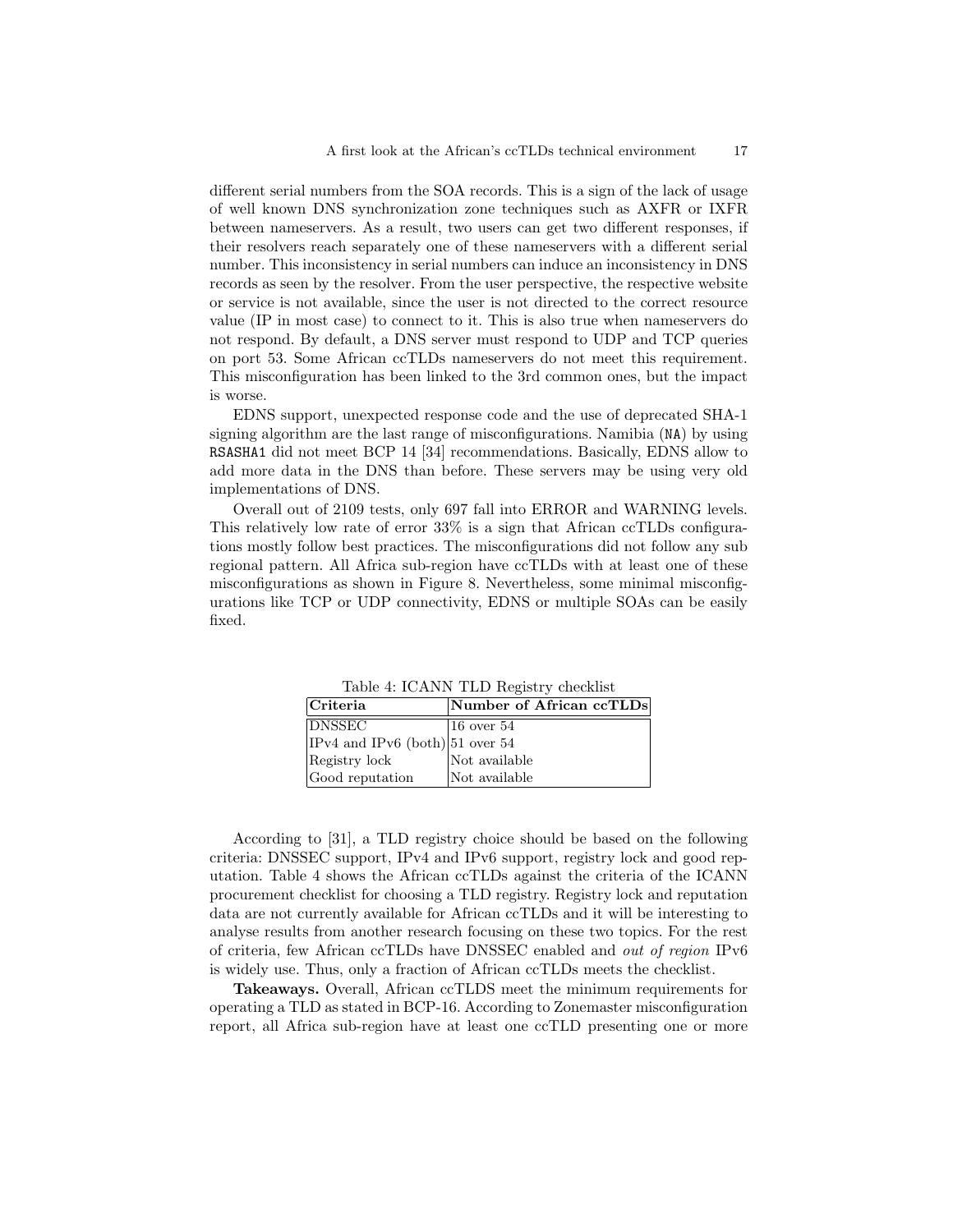misconfigurations. Moreover, a part from IPv6, African ccTLDs did not meet ICANN TLD registry checklist. Nevertheless, some minimal misconfigurations such as TCP and/or UDP and/or EDNS compliance or multiple SOAs can be easily fixed.

# 5 Limitations

This research could be improved if we were able to overcome following limitations.

Dataset. This research is based on publicly and freely available datasets. We were not able to get any kind of publicly and/or freely available data from African  $ccTLDs$  as the opendata<sup>20</sup> from Afnic for instance. Moreover Namibia (NA) is the only African ccTLD participating to OpenIntel<sup>21</sup> project. Thus, we were not able to collect the data directly from African ccTLDs registries. Of course, having access to anonymized registry data or logs will definitely improve our analysis and help to find the root cause of some misconfigurations. In addition, we have collected data during one month. We assume this period is sufficient since, to maintain consistency, IANA data and nameservers IP and name changes vary little over time: they are used as baseline for DNS resolution. Moreover IANA database changes are not predictable over time and we were not able to detect inconsistent data during the collection period. Finally, our measurements are run from an out of region server which may introduce bias in our collected dataset.

Other services. This research did not take into consideration other registry services such as whois/Registration Data Access Protocol (RDAP), Extensible Provisioning Protocol (EPP), Multi-language support & Internationalized Domain Name (IDN), etc. The whois/RDAP service features recursive results for all associated objects from the registry database. The main advantage of RDAP is to process queries using a RESTful web services and to provide response as a standard, machine-readable JavaScript Object Notation (JSON) format. The registrars communicate with the registry using the EPP and IDN is the core of modern registry that allow UTF-8 domains registration. A study on these topics will require publicly and freely available data from African ccTLD registries.

# 6 Recommendations

African ccTLDs technical environment can be improve by implementing best practices and taking into account the following proposals.

Data availability. Data culture is not at all popular in the African DNS ecosystem. According to AfTLD, the African DNS ecosystem seems not mature enough for research , but at the same time, this community needs researchers to be able to deploy an African DNS observatory. Strangely, African ccTLDs

<sup>20</sup> https://www.afnic.fr/en/about-afnic/news/general-news/9522/show/opendata-

data-from-the-fr-tld-to-serve-innovation.html

<sup>21</sup> https://www.openintel.nl/coverage/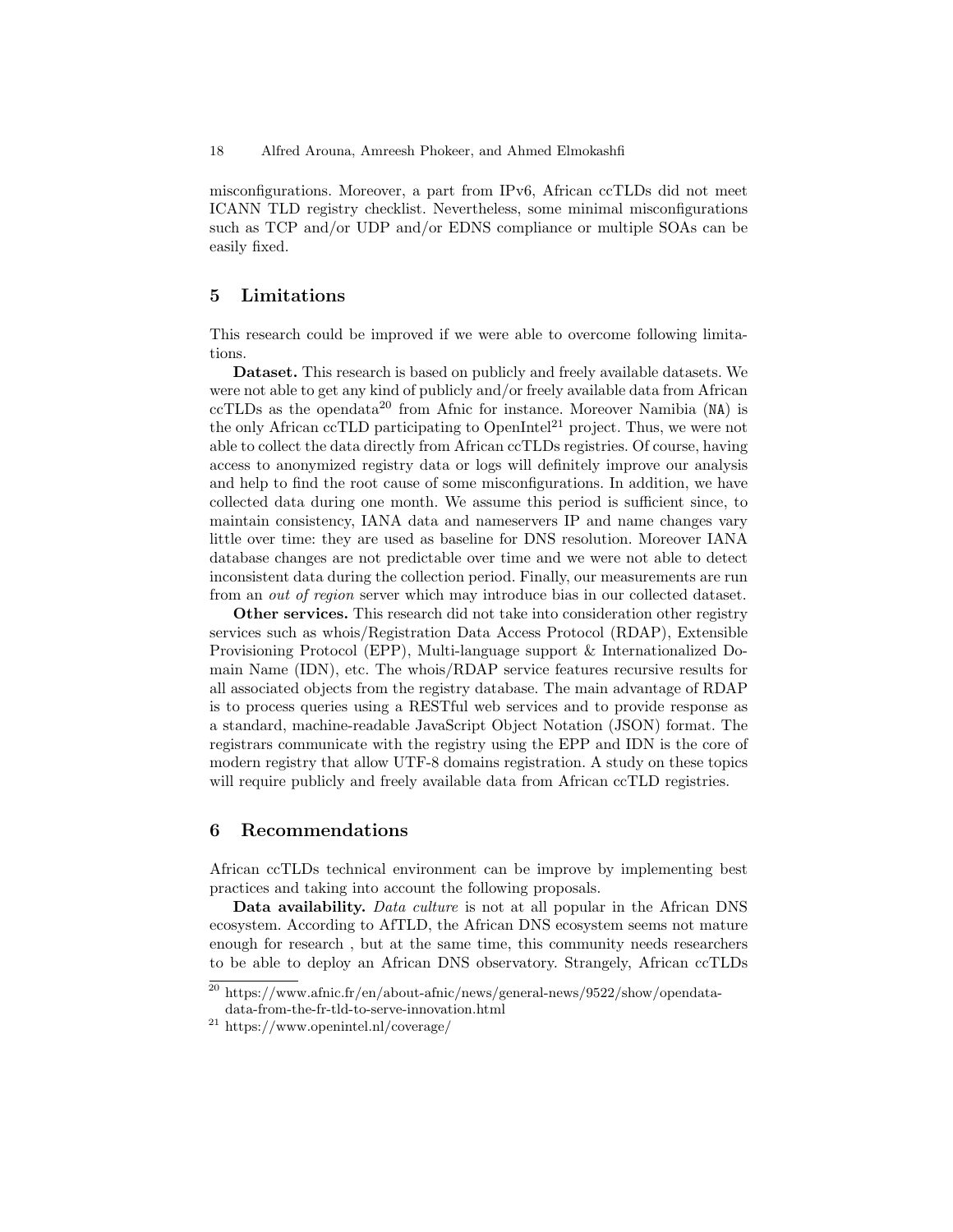share their raw data with out of region provider, but are reluctant to provide public data for research. We clearly encourage AfTLD on its effort to increase data culture withing the African DNS ecosystem by organising training on this topic.

Misconfigurations. From a technical point of view, African ccTLD can easily fix some misconfigurations. Niger (NE) lame delegation may require to follow IANA *change requests*<sup>22</sup> process in case the lame server is not use anymore. If the lame server is still in use, but was not working for any reason, this server has to be (re)deployed as soon as possible. The use of automated registry system can solve most of discovered misconfiguration. Modern registry systems comes with internal checks. Theses checks are invoked regularly at a configurable interval and evaluate registry services status. Following the DNS Flag Day project, TCP and/or UDP and or EDNS compliance can be easily fixed by upgrading DNS software and/or switching to a modern authoritative DNS software like NSD, KNOT DNS, PowerDNS or Bind.

Security. Namibia (NA), the only one African ccTLD participating to an DNS data collection project, still uses deprecated RSASHA1 for DNSSEC zone signing. Changing KSK/ZSK or CSK is well documented and we assume Namibia (NA) as the first in the African DNS ecosystem to sign a ccTLD, has all necessary expertise to rollover to RSASHA256 or ECDSAP256SHA256. SHA-1 is nowadays a Shambles and no longer guarantees DNSSEC integrity.

AfTLD feedbacks. According to AfTLD, this research is more than welcome and more research on this topic should be done for the perspective of deploying an African DNS observatory. Most African ccTLDs are facing administrative and technical challenges that may explain some of our results.

Beside AfTLD offering training to enforce technical knowledge in the region, most African ccTLDs are not able to retain or maintain their employee once trained. Thus, the mean of number of employees of African ccTLDs is 3 and the ccTLD management is a part time activity. The lack of dedicated team working for the ccTLD can explain some misconfigurations such as TCP/UDP/EDNS compliance and multiple SOA as reported by zonemaster.

# 7 Conclusion and future work

Using several data sources, this paper has taken a first look at the African ccTLDs technical environment. We have found that all African ccTLDs meet the minimum requirement of having at least two IPs to serve their zones. Most African ccTLDs have nameservers with IPv6 support. This is related to the reliance on out of region DNS providers. Those out of region DNS provider offer anycast service and indeed use their respective RIR IPs delegation. Many African ccTLDs rely on out of region DNS providers to activate DNSSEC signing for their zone. However, DNSSEC uptake, at 16 ccTLDs, remains low. In general, signed African ccTLDs use recommended algorithm but there are some

 $22$  https://www.iana.org/domains/root/manage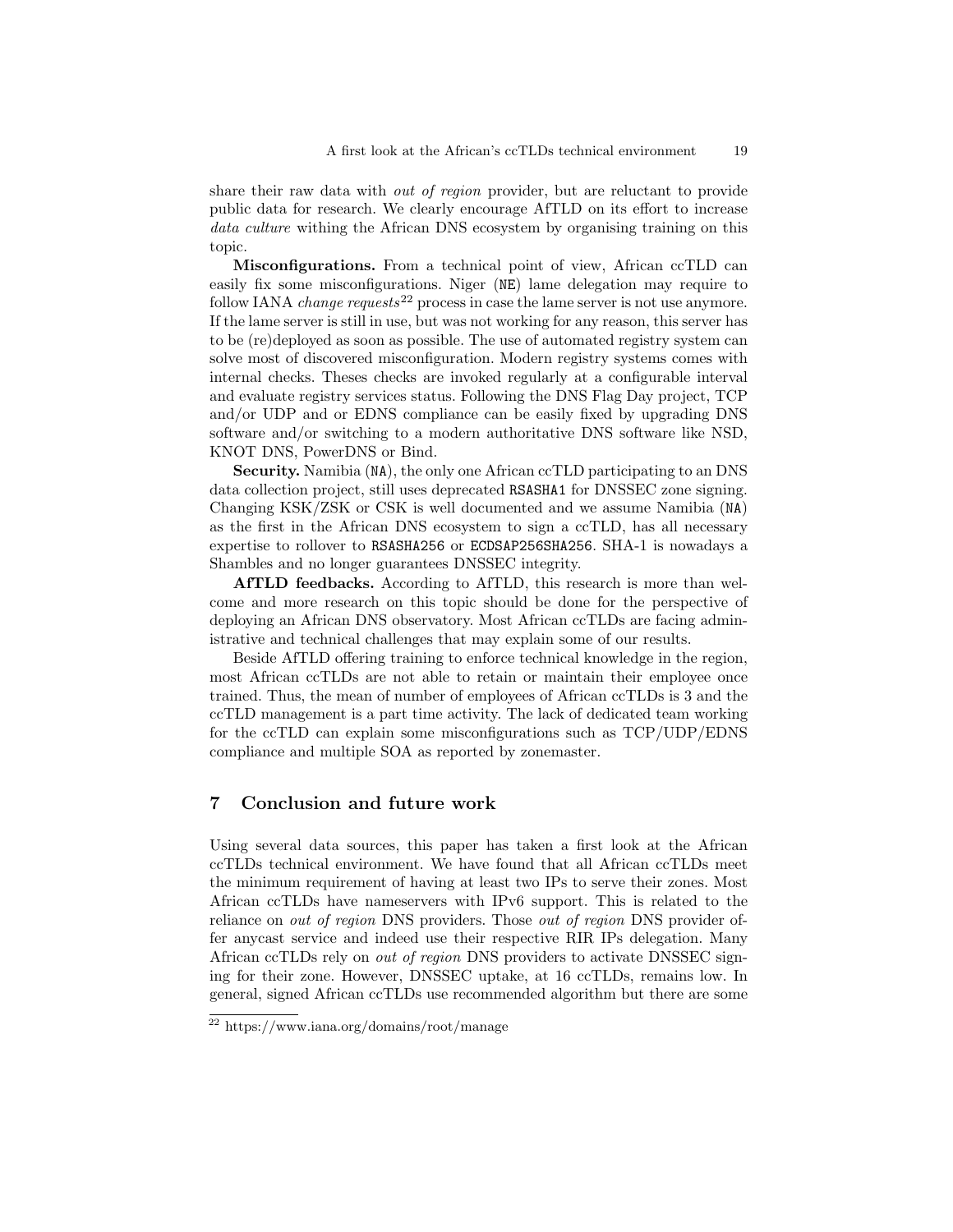misconfigurations. Nevertheless, with the high out of region ratio and the use of external DNS provider, most African ccTLDs infrastructure do not target African Internet users.

According to BCP-16 [28], most African ccTLDs by using multiple nameservers spread the name resolution load. Except extreme case from DJ, SL and ET, all African ccTLDs has 2 or more secondary nameservers. Many African ccTLDs do not meet BCP16 recommendations by placing namerservers at both topologically and geographically diverse locations, to minimise the likelihood of a single failure disabling all of them. This is more evident on IPv6.

We also record several issues that impact the reliability and stability of African ccTLDs. For instance, some African ccTLDs nameservers do not provide the same serial number for primary and secondary servers. Inconsistent serial numbers implies that some secondary nameservers are not able to connect to primary for many reasons: IP connectivity, misconfiguration, bad TSIG keys, abandoned nameservers, etc. In any of these case, it is fairly simple to fix this issue and maybe upgrade nameserver software to a standards conforming implementation.

In the future, we plan to conduct a long term study of the dynamics of African ccTLDs using OpenINTEL for instance. We also plan to take a closer look at zone files to identity orphan and abandoned records.

### Acknowledgment

We would like to thank our shepherd and the anonymous reviewers for their valuable detailed feedback. We are indebted to Barrack Otieno from AfTLD for his detailed comments on how this work fits into AfTLD research strategy.

### References

- 1. The DNS Forum's Journey, June 2020. https://dnsforum.africa/history-andfuture/.
- 2. The DNS Forum's Journey, July 2020. https://dnsforum.africa/history-andfuture/.
- 3. The 2016 African Domain Name System Market Study, June 2020. https://www.icann.org/en/system/files/files/africa-dns-market-study-final-06jun17-en.pdf.
- 4. The Global Domain Name Market in 2019, June 2020. https://www.afnic.fr/medias/documents/etudes/2020/Afnic-The-global-domainname-market-in-2019.pdf.
- 5. Arpit Gupta, Matt Calder, Nick Feamster, Marshini Chetty, Enrico Calandro, and Ethan Katz-Bassett. Peering at the internet's frontier: A first look at isp interconnectivity in africa. In International Conference on Passive and Active Network Measurement, pages 204–213. Springer, 2014.
- 6. Ioana Livadariu, Ahmed Elmokashfi, and Amogh Dhamdhere. Measuring ipv6 adoption in africa. In International Conference on e-Infrastructure and e-Services for Developing Countries, pages 345–351. Springer, 2017.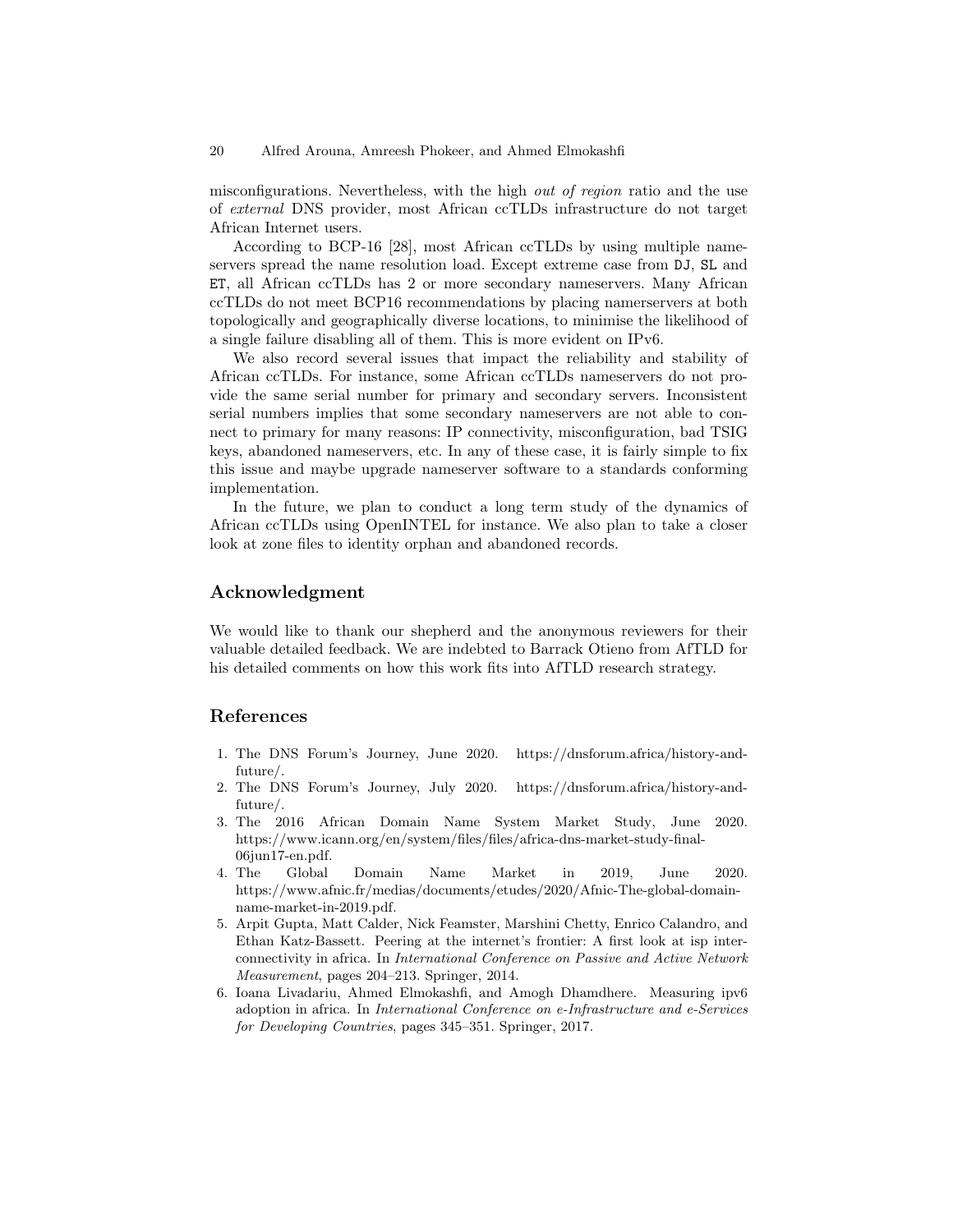- 7. Josiah Chavula, Nick Feamster, Antoine Bagula, and Hussein Suleman. Quantifying the effects of circuitous routes on the latency of intra-africa internet traffic: a study of research and education networks. In International Conference on e-Infrastructure and e-Services for Developing Countries, pages 64–73. Springer, 2014.
- 8. Rodérick Fanou, Pierre Francois, and Emile Aben. On the diversity of interdomain routing in africa. In International Conference on Passive and Active Network Measurement, pages 41–54. Springer, 2015.
- 9. Josiah Chavula, Amreesh Phokeer, Agustin Formoso, and Nick Feamster. Insight into africa's country-level latencies. In 2017 IEEE AFRICON, pages 938–944. IEEE, 2017.
- 10. Agustin Formoso, Josiah Chavula, Amreesh Phokeer, Arjuna Sathiaseelan, and Gareth Tyson. Deep diving into africa's inter-country latencies. In IEEE IN-FOCOM 2018-IEEE Conference on Computer Communications, pages 2231–2239. IEEE, 2018.
- 11. Jinjin Liang, Jian Jiang, Haixin Duan, Kang Li, and Jianping Wu. Measuring query latency of top level dns servers. In International Conference on Passive and Active Network Measurement, pages 145–154. Springer, 2013.
- 12. Katsuko T Nakahira, Tetsuya Hoshino, and Yoshiki Mikami. Geographic locations of web servers. In Proceedings of the 15th international conference on World Wide Web, pages 989–990, 2006.
- 13. Yasir Zaki, Jay Chen, Thomas Pötsch, Talal Ahmad, and Lakshminarayanan Subramanian. Dissecting web latency in ghana. In Proceedings of the 2014 Conference on Internet Measurement Conference, pages 241–248, 2014.
- 14. Rodérick Fanou, Gareth Tyson, Eder Leao Fernandes, Pierre Francois, Francisco Valera, and Arjuna Sathiaseelan. Exploring and analysing the african web ecosystem. ACM Transactions on the Web  $(TWEB)$ , 12(4):1-26, 2018.
- 15. Vasileios Pappas, Duane Wessels, Daniel Massey, Songwu Lu, Andreas Terzis, and Lixia Zhang. Impact of configuration errors on dns robustness. IEEE Journal on Selected Areas in Communications, 27(3):275–290, 2009.
- 16. Amreesh Phokeer, Alain Aina, and David Johnson. Dns lame delegations: A casestudy of public reverse dns records in the african region. In International Conference on e-Infrastructure and e-Services for Developing Countries, pages 232–242. Springer, 2016.
- 17. IANA WHOIS Service, July 2020. https://www.iana.org/whois.
- 18. NRO Extended Allocation and Assignment Reports, June 2020. https://www.nro.net/wp-content/uploads/apnic-uploads/delegated-extended.
- 19. Member States, June 2020. https://au.int/en/member states/countryprofiles2.
- 20. Danilo Cicalese, Jordan Augé, Diana Joumblatt, Timur Friedman, and Dario Rossi. Characterizing ipv4 anycast adoption and deployment. In Proceedings of the 11th ACM Conference on Emerging Networking Experiments and Technologies, pages 1–13, 2015.
- 21. Rui Bian, Shuai Hao, Haining Wang, Amogh Dhamdere, Alberto Dainotti, and Chase Cotton. Towards passive analysis of anycast in global routing: Unintended impact of remote peering. ACM SIGCOMM Computer Communication Review, 49(3):18–25, 2019.
- 22. Dr. Steve E. Deering and David B. Johnson. Reserved IPv6 Subnet Anycast Addresses. RFC 2526, March 1999.
- 23. Scott Rose, Matt Larson, Dan Massey, Rob Austein, and Roy Arends. Resource Records for the DNS Security Extensions. RFC 4034, March 2005.